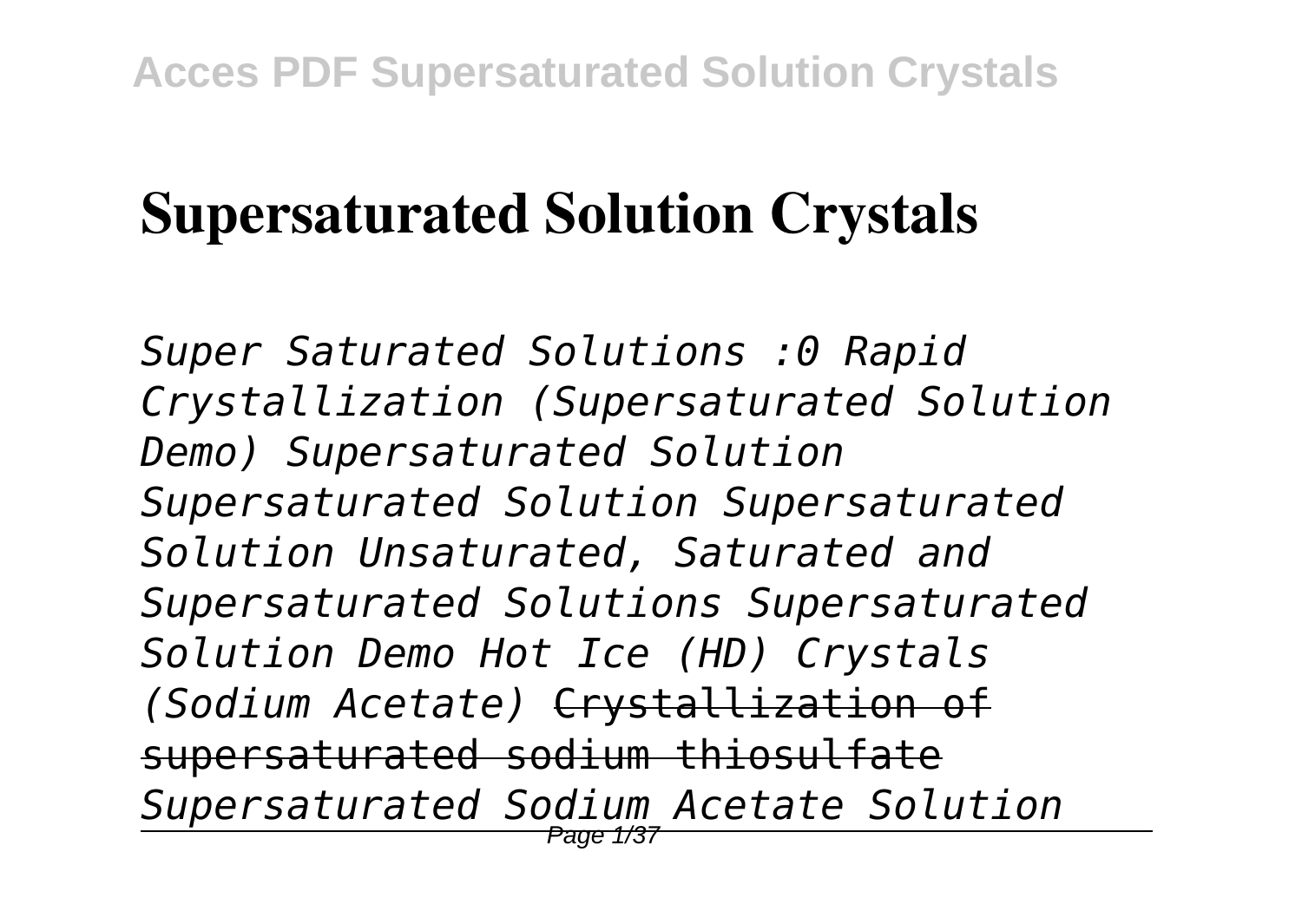What Does Supersaturated Mean? : Chemistry Questions

A Supersaturated SolutionHow To Make Your Own Sugar Crystals *Fast Growing Crystals in Sodium Acetate* Grow Crystals From Sugar (Crystal Candy) DIY MASTER EP 5: GROWING DIY CRYSTALS How to Make Bismuth Crystals *How to Make Rock Candy (No Bake Recipe) from Cookies Cupcakes and Cardio hot ice (sodium acetate) beautiful science experiment* Sugar Crystal Procedure How to grow beautiful crystals of salt - do your chemical experiment!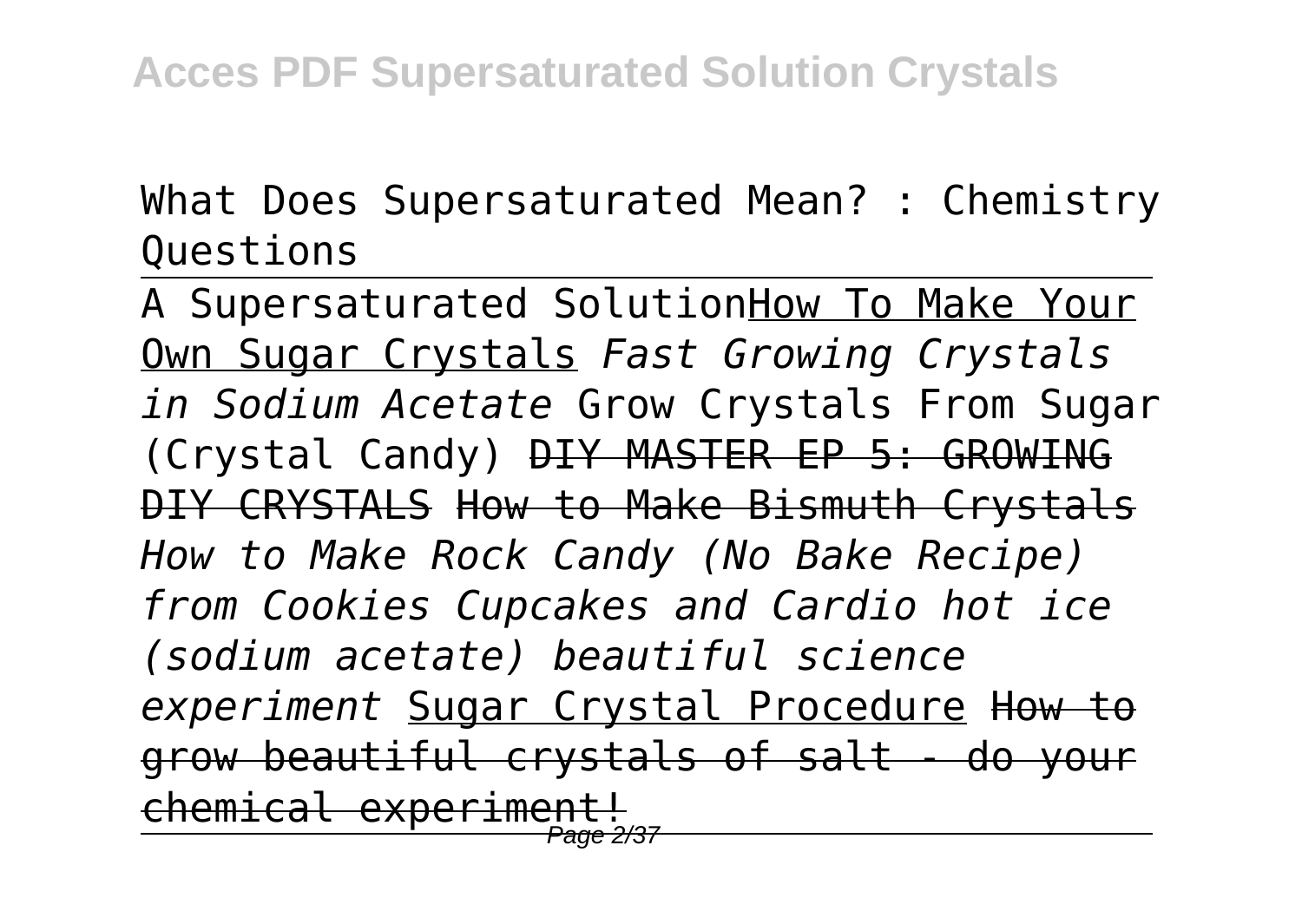Fun with Sodium AcetateRock Candy Recipe - Crystallization of Sugar - The Sci Guys: Science at Home **Sodium Acetate Crystals: Supersaturated Solution How to grow Alum crystals! - Huge alum crystals diy in supersaturated solution.** *How to Make Borax Crystals* Crystallization | #aumsum #kids #science #education #children Copper sulphate crystallization | Crystallisation | Chemistry Crystallization of Salt from Super Saturated Solution Solubility Curves - Saturated, Unsaturated, Supersaturated Solutions *Supersaturated Solution Crystals* Page 3/37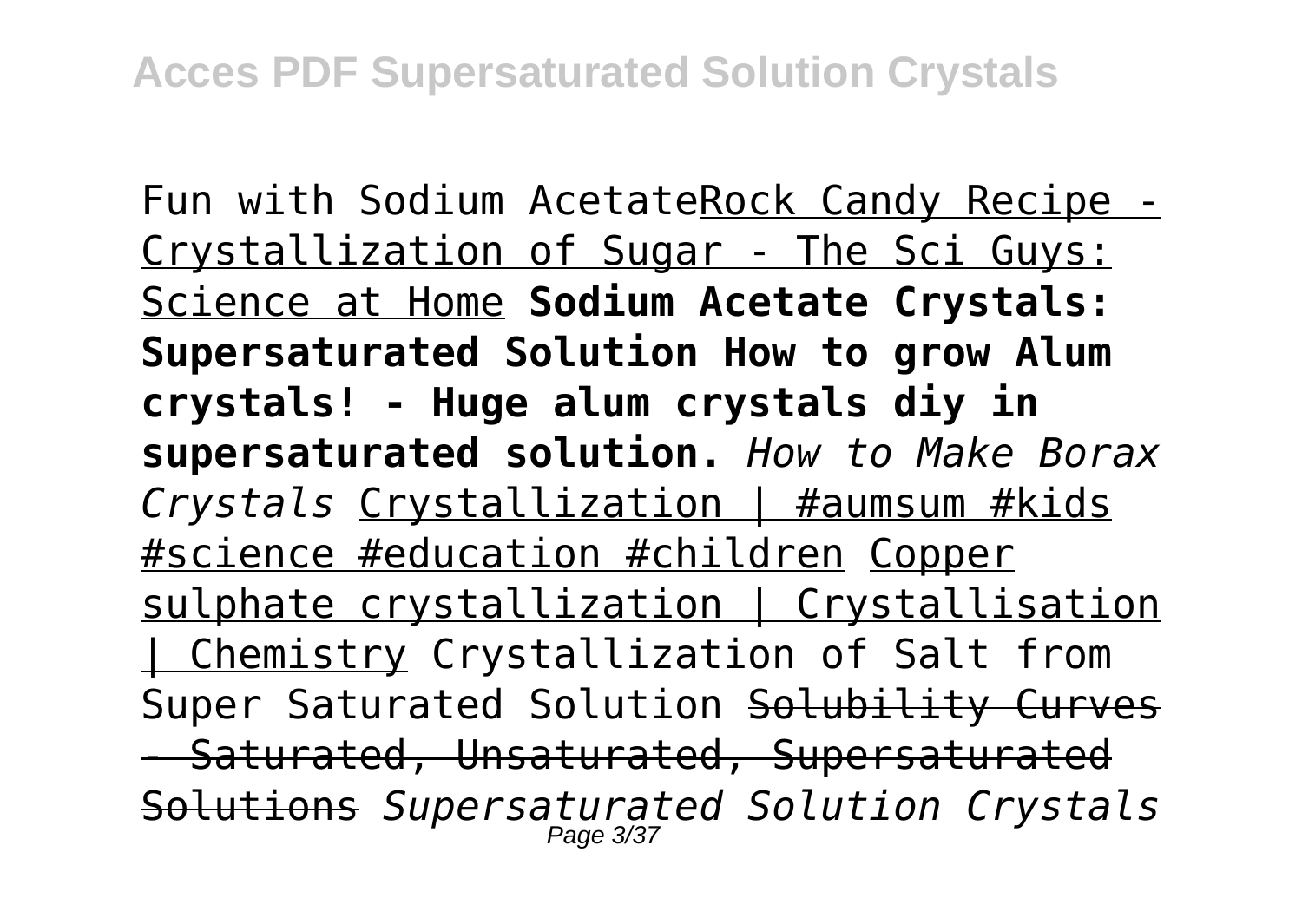As it cools back to room temperature, no crystals appear in the solution, even though the solubility of sodium acetate is lower at room temperature. A supersaturated solution is a solution that contains more than the maximum amount of solute that is capable of being dissolved at a given temperature. The recrystallization of the excess dissolved solute in a supersaturated solution can be initiated by the addition of a tiny crystal of solute, called a seed crystal.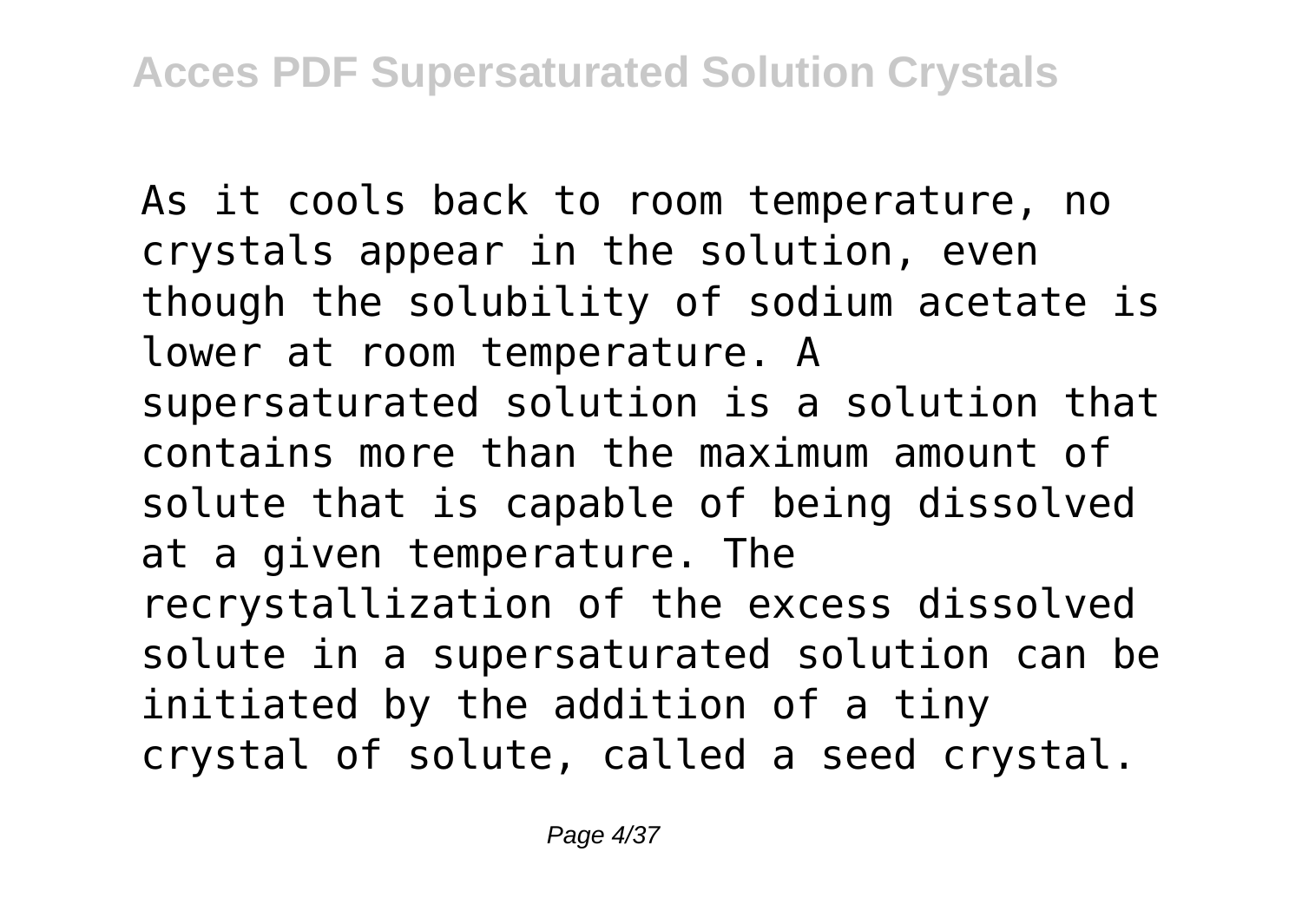*Supersaturated Solutions | Chemistry for Non-Majors*

A supersaturated solution is a solution that contains more than the average solvent that can be dissolved at a given temperature. The recrystallization of the excess dissolved solvent in a supersaturated solution can be started by inserting a tiny solute crystal, called a seed crystal.

*Supersaturated Solution - Definition, Examples ...* Page 5/37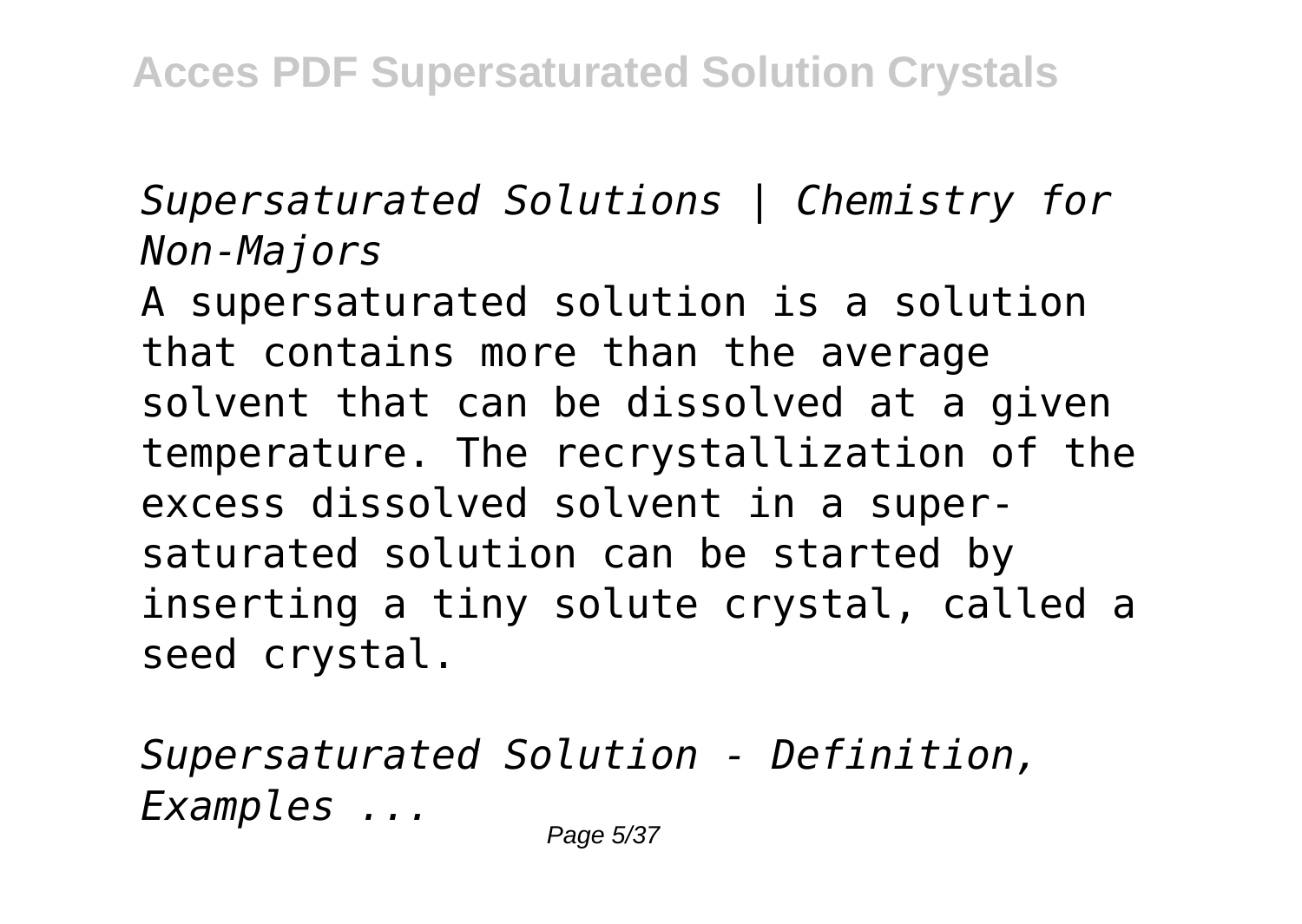In a supersaturated solution, both cations and anions are in constant motion and move in and out of the influence scopes of other ions or molecules. Ions with opposite electrically charges are attracted to form clusters. The cluster is not a stable stage until it grows large enough to become a crystallite.

*Supersaturated Solution - an overview | ScienceDirect Topics* After the crystals have settled and the temperature has returned to 25°C, the Page 6/37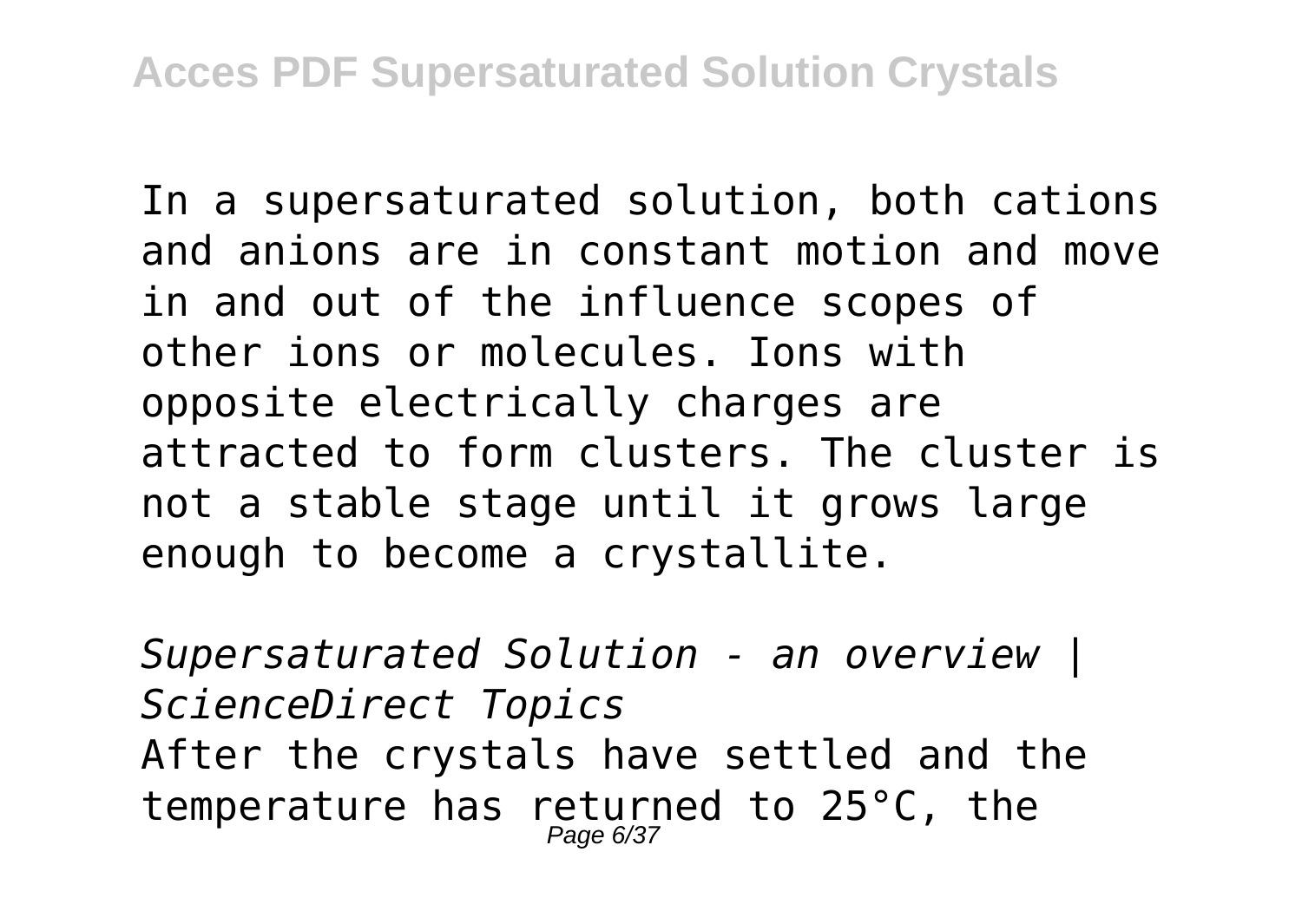solution above the crystals is a saturated solution—it contains 50 g Na 2 S 2 O 3. Another example of crystallizing salt out of a supersaturated solution can be seen in the following video.

*10.16: Saturated and Supersaturated Solutions - Chemistry ...* How it works: Sodium acetate can dissolve in water in great quantities at high temperature, and if you let the solution cool carefully to around room temperature, you have a clear supersaturated solution. Page 7/37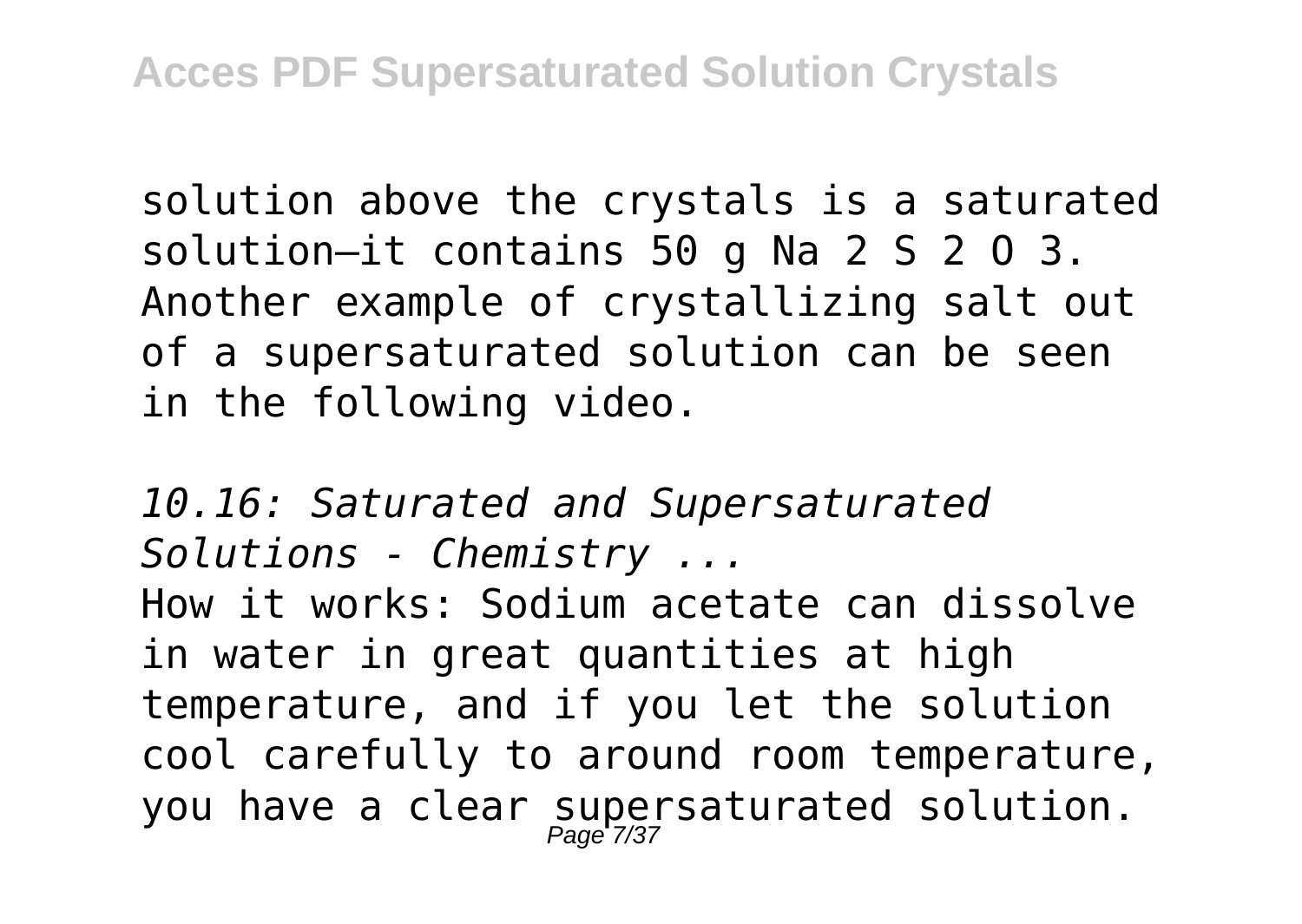Disturbing this unstable equilibrium by dropping a small crystal of sodium acetate into the solution makes the whole thing solidify; the sodium acetate crystals growing radially outwards from the impact point of the seeding crystal.

*Supersaturation and Crystallization | Harvard Natural ...*

Supersaturation is the driving force for crystallization and is a prerequisite before a solid phase will appear in a saturated solution. Figure 1. shows the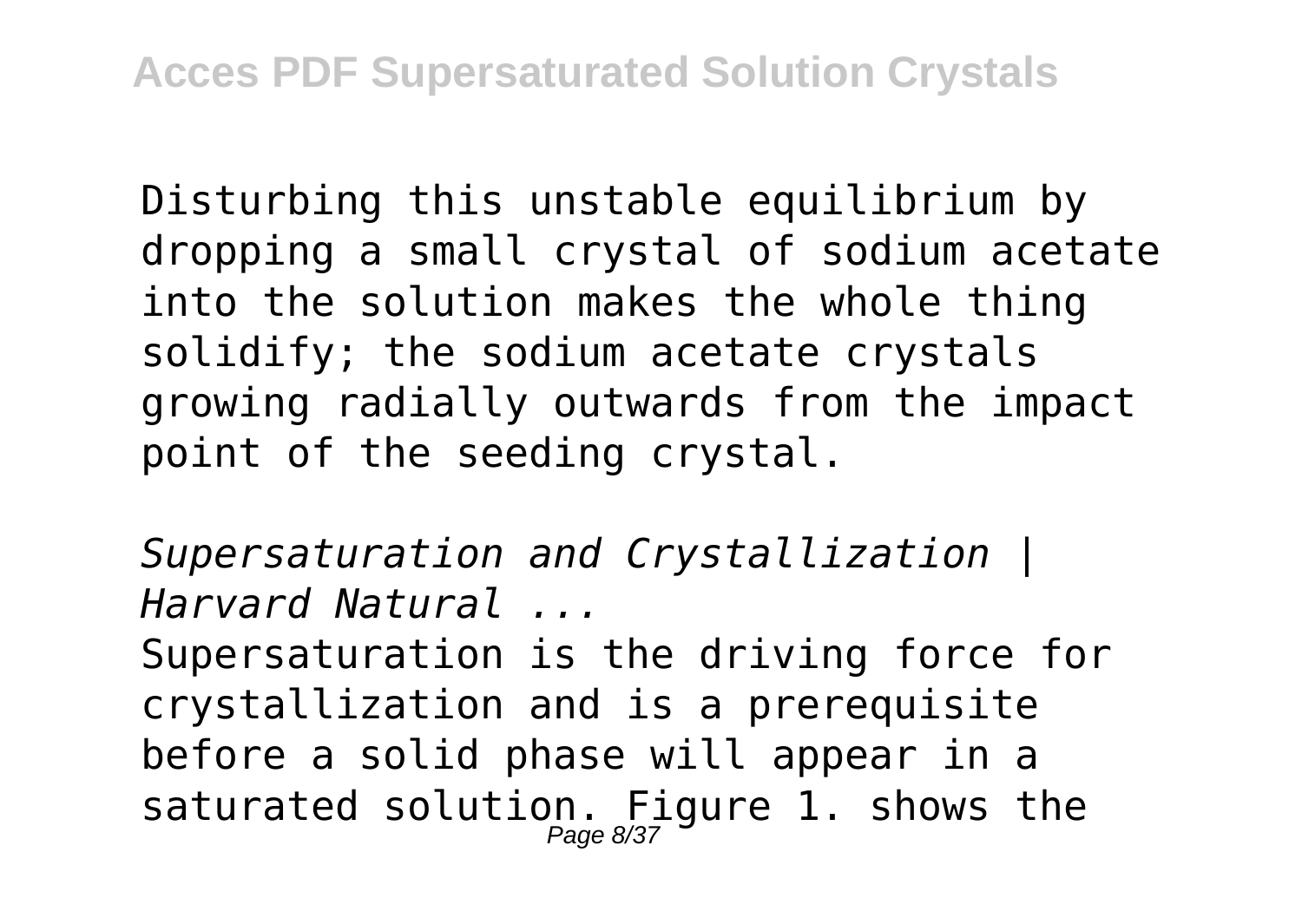situation for a cooling crystallization. At point 1 the system is under saturated and the concentration of dissolved solute is below the solubility curve defined by Eq 3.

*Supersaturation - an overview | ScienceDirect Topics* If it doesn't, we have a supersaturated solution. This is an unstable situation. A piece of dust or a small crystal of the solute, a seed crystal, provides a template for crystallization of the excess Page 9/37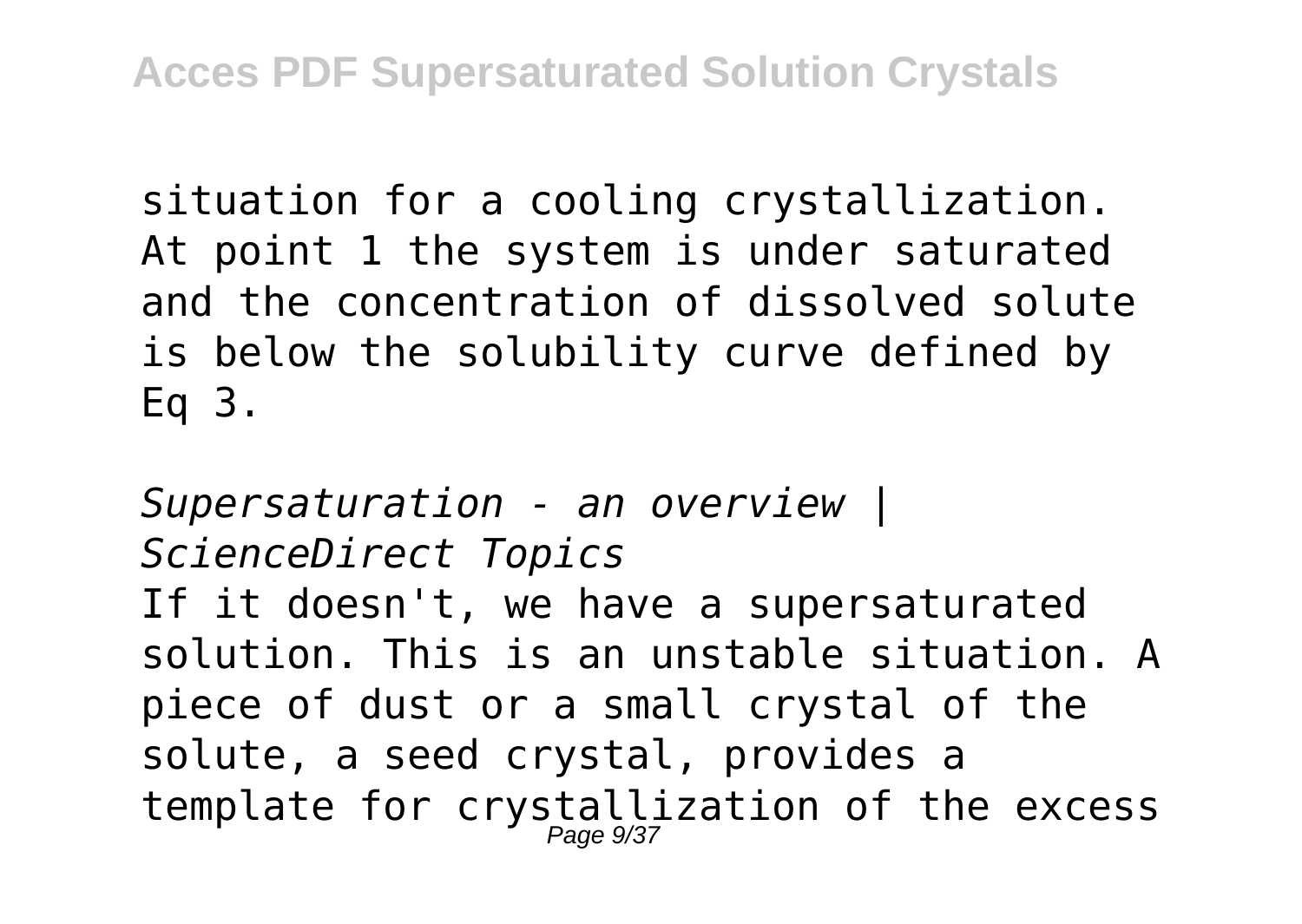solute. The excess solute starts to form crystals on the nuclei. Once crystals start to form, their surface area increases as they grow.

*Saturated and Supersaturated Solutions - Chemistry | Socratic* When the temperature of the solution is subsequently lowered it briefly becomes supersaturated and then the compound crystallizes out until chemical equilibrium at the lower temperature is achieved. Impurities remain in the<br>Page 10/37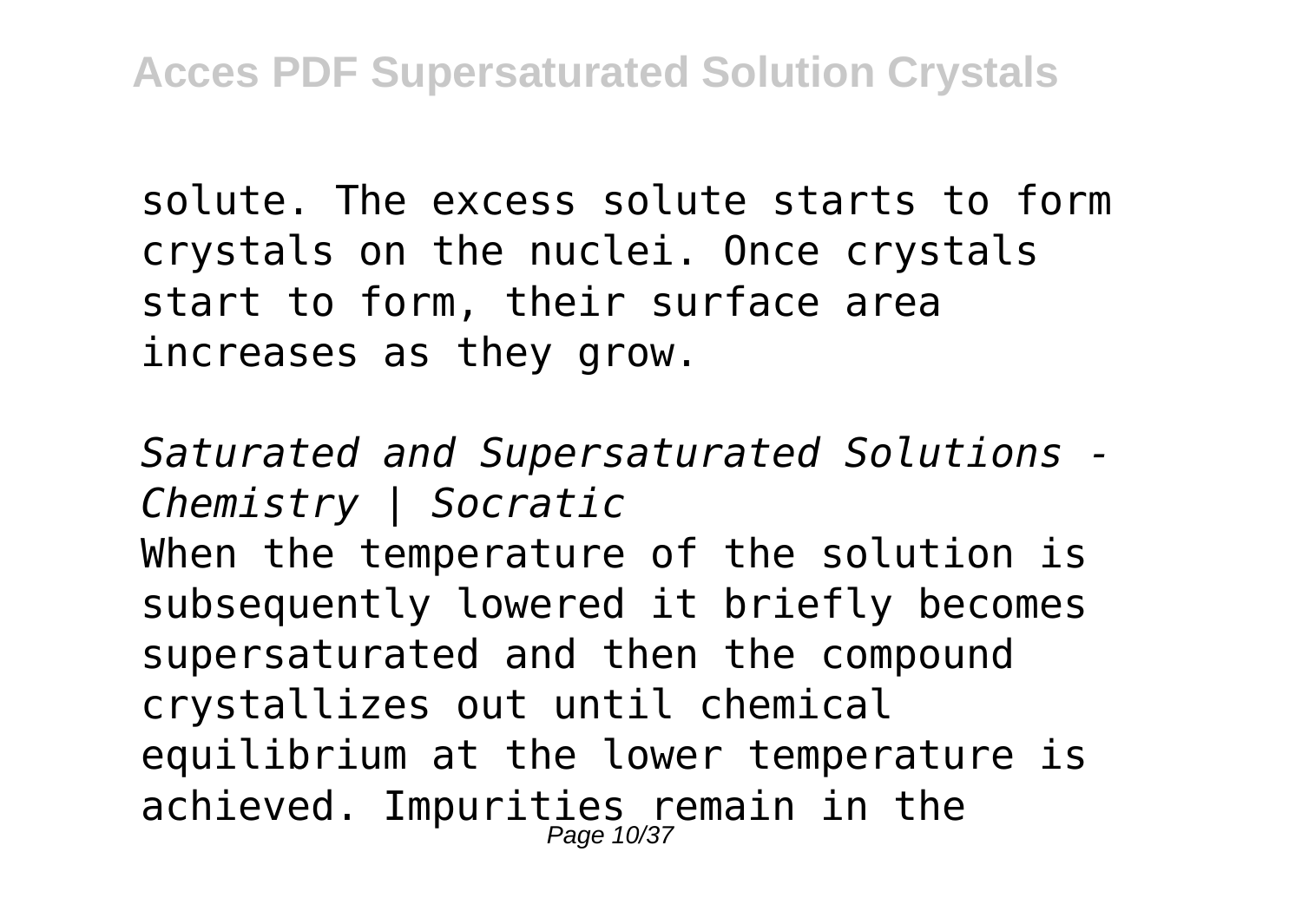supernatant liquid. In some cases crystals do not form quickly and the solution remains supersaturated after cooling.

*Supersaturation - Wikipedia* Your supersaturated Kool-Aid would have been "super sweet!" When you pour the solution onto an additional crystal, the new crystal acts as a nesting site for one crystal deposited from the solution and all of the other salt crystals fall out instantly. The process of crystallization gives off heat. It's said to be<br>Page 11/37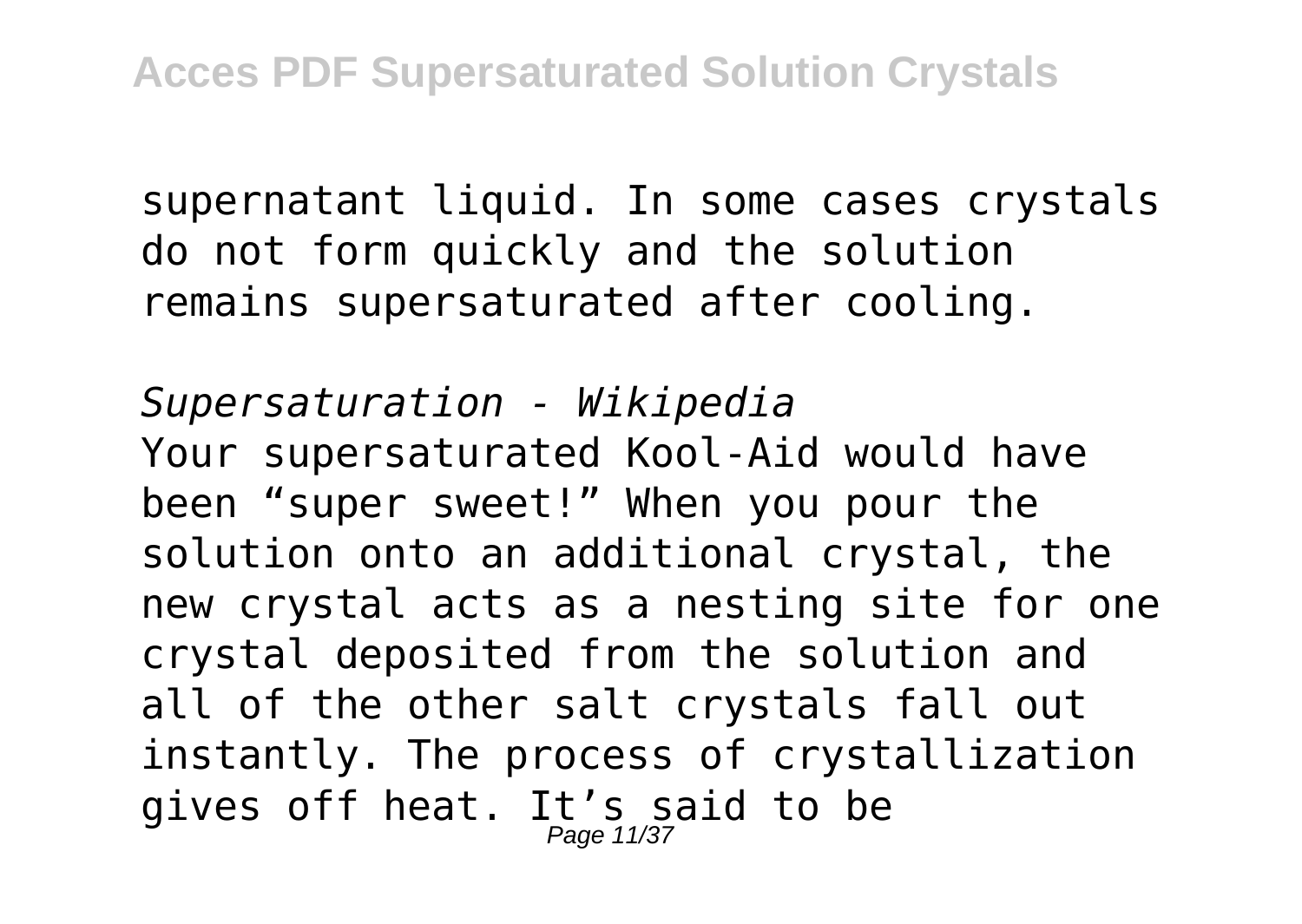exothermic.

*Supersaturated Solution - Instant Hot Ice | Experiments ...* The formation of a supersaturated solution does not guarantee crystal formation, and often a seed crystal or scratching the glass is required to form nucleation sites. A typical laboratory technique for crystal formation is to dissolve the solid in a solution in which it is partially soluble, usually at high temperatures to obtain supersaturation. Page 12/37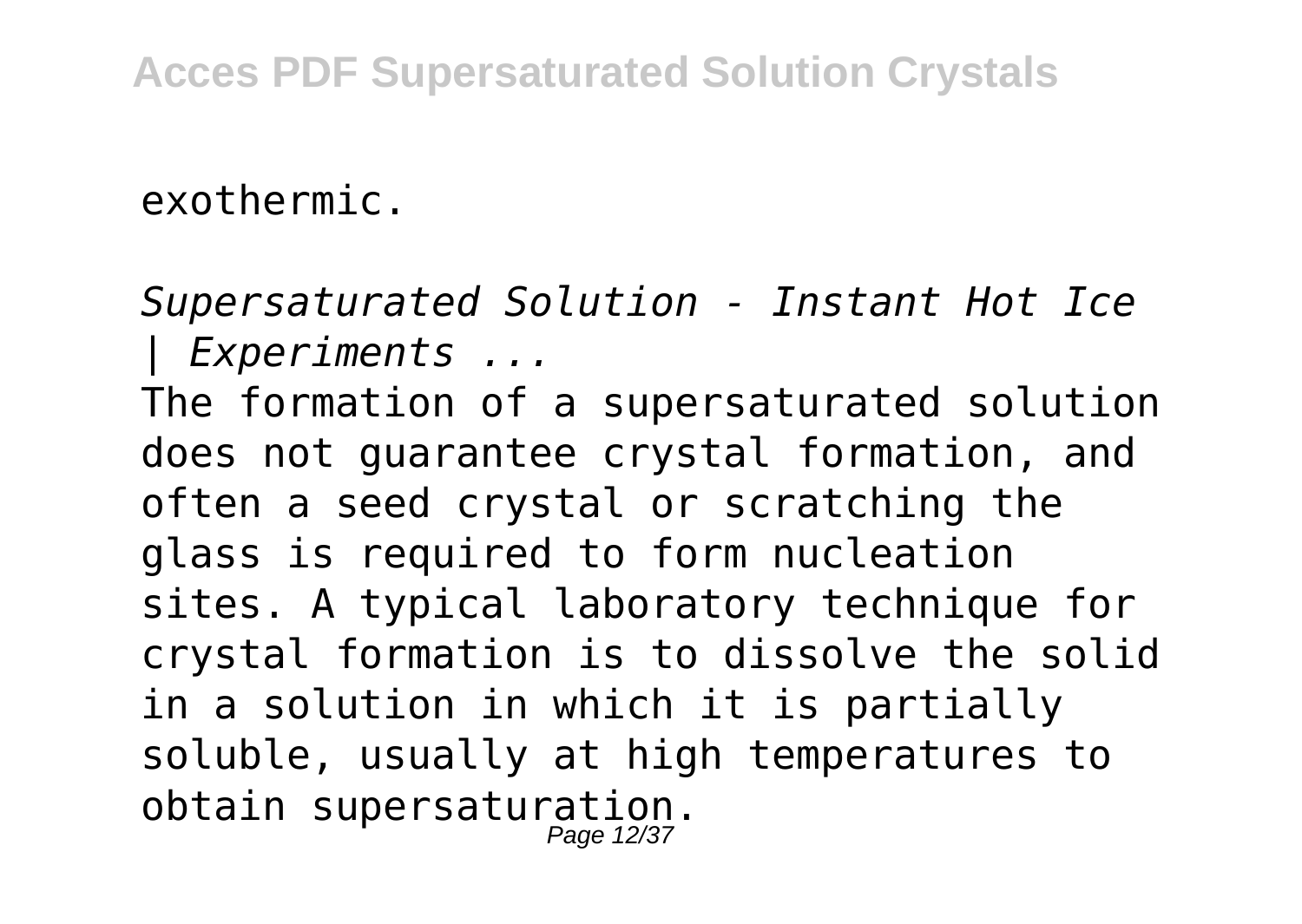*Crystallization - Wikipedia* Basically what Dr. Ted explained was that he created a super saturated solution by boiling water with more salt than the water can actually dissolve while th...

*Super Saturated Solutions :0 - YouTube* Supersaturated solutions of sodium acetate trihydrate are extremely sensitive to the presence of even microscopic crystals of the substance. It is not unusual to have solutions spontaneously crystallize in a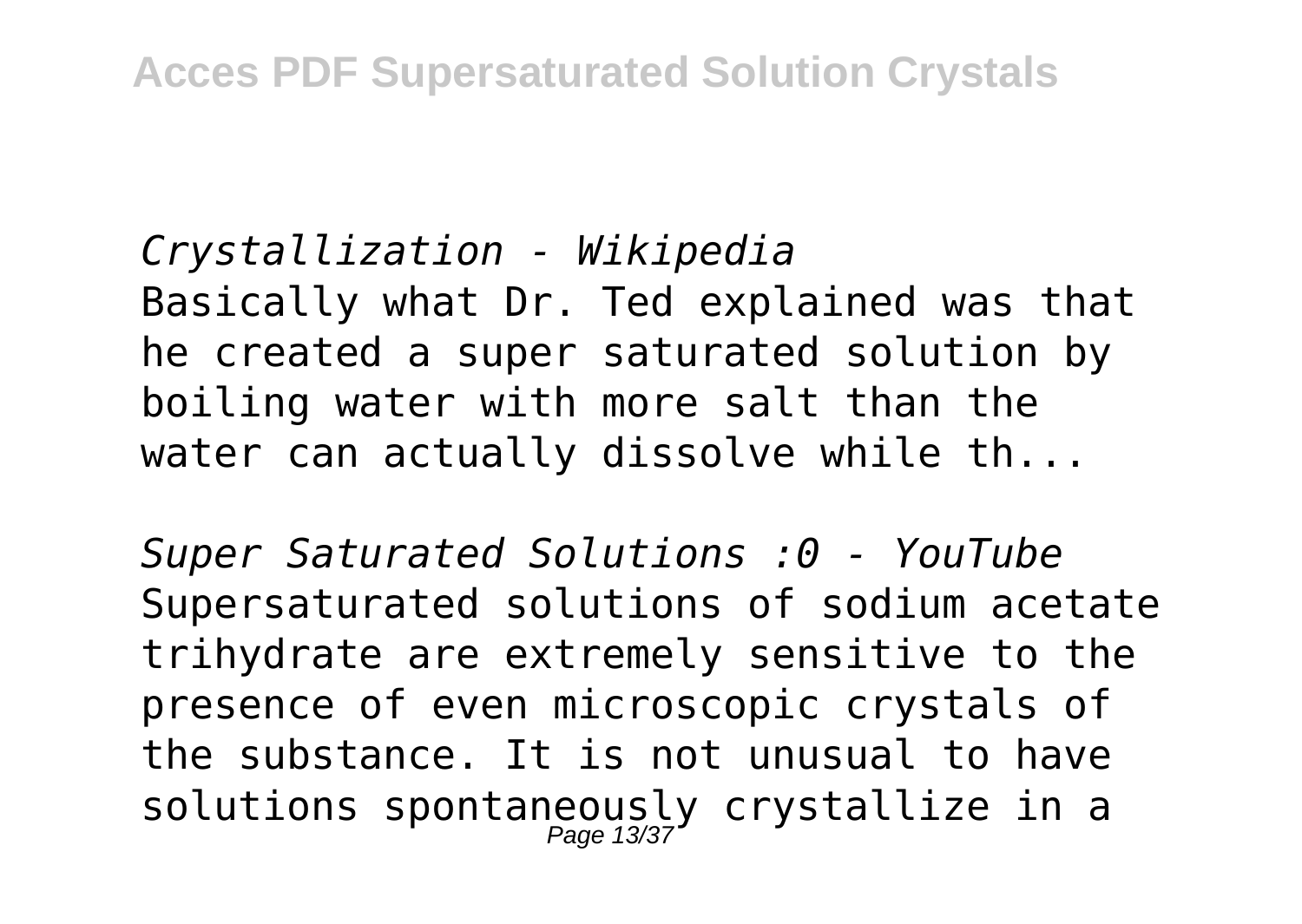place where sodium acetate trihydrate has been previously handled.

*How to Demonstrate a Supersaturated Solution - Instructables* Stirred the solution with a dry twig picked off the ground, inactive. The drops on the leaves all slowly evaporated, giving the 7-atom salt. Finally, made some of the drops and the original...

*On Supersaturated Solutions | Nature* Such a solution is said to be Page 14/37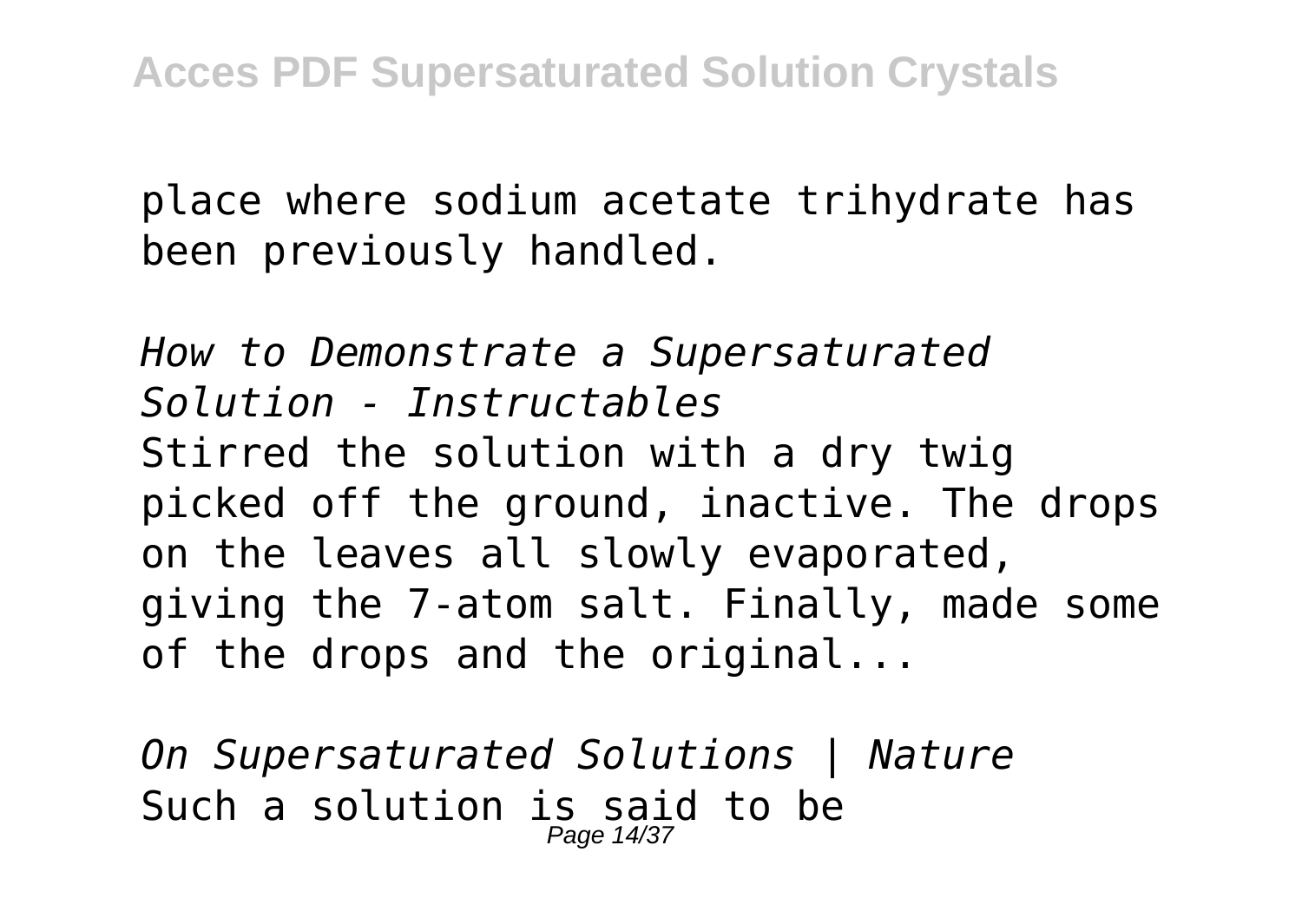supersaturated. The explanation of supersaturation is probably to be found in the fact that the submicroscopic crystals that would normally be the first to deposit have a higher solubility and the crystallization process cannot get started.

*Supersaturated Solutions - Chemistry LibreTexts*

A supersaturated solution is a solution with more dissolved solute than the solvent would normally dissolve in its Page 15/37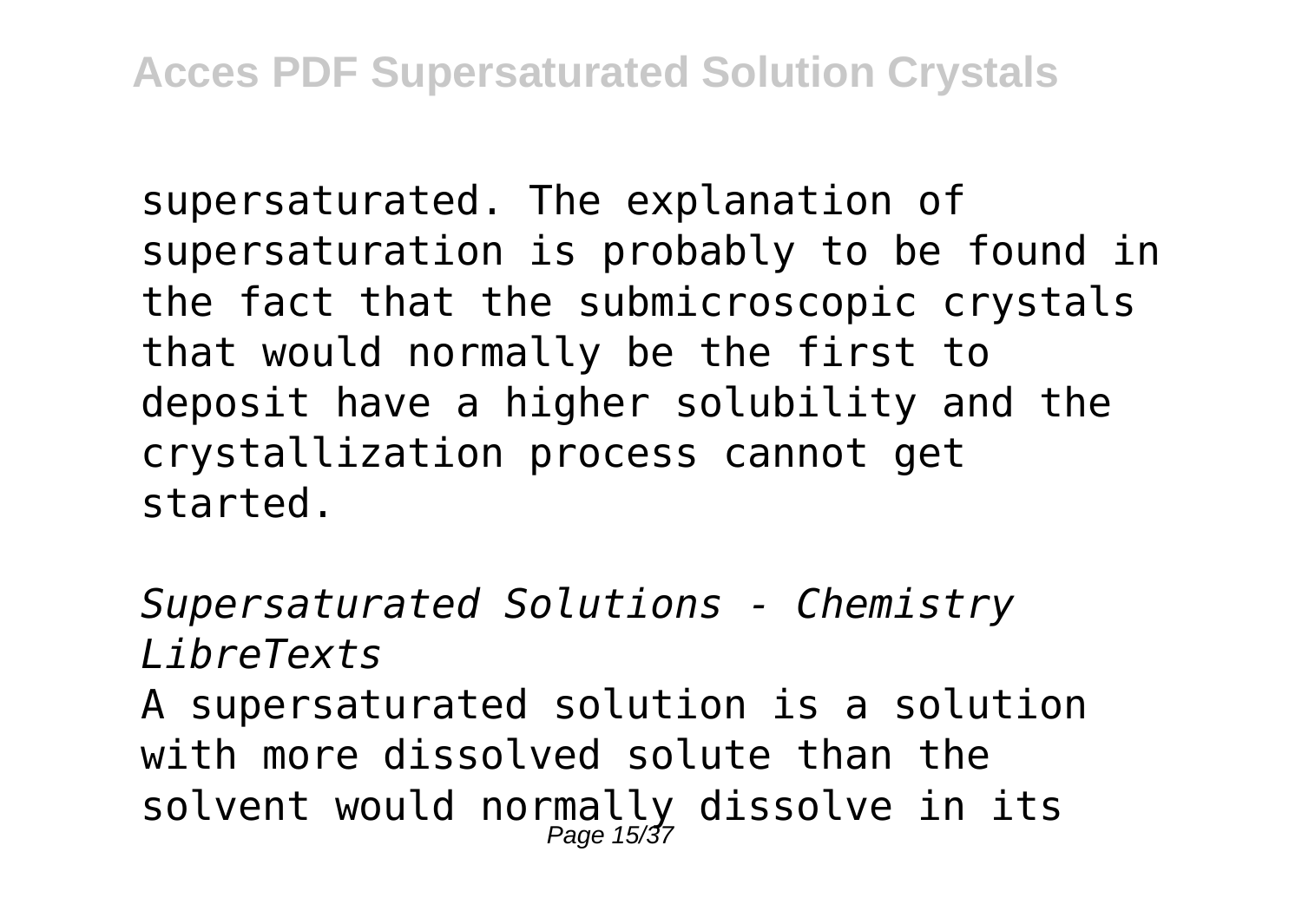current conditions. Supersaturation is achieved by dissolving a solute in one set of conditions, then transferring it to other conditions without triggering any release of the solute.

*What Is a Supersaturated Solution?* Dissolve 110 grams sodium nitrate per 100 ml hot water. This will be a supersaturated solution. One method of growing crystals is to allow this solution to cool in an undisturbed location and allow it to produce crystals as the liquid<br>Page 16/37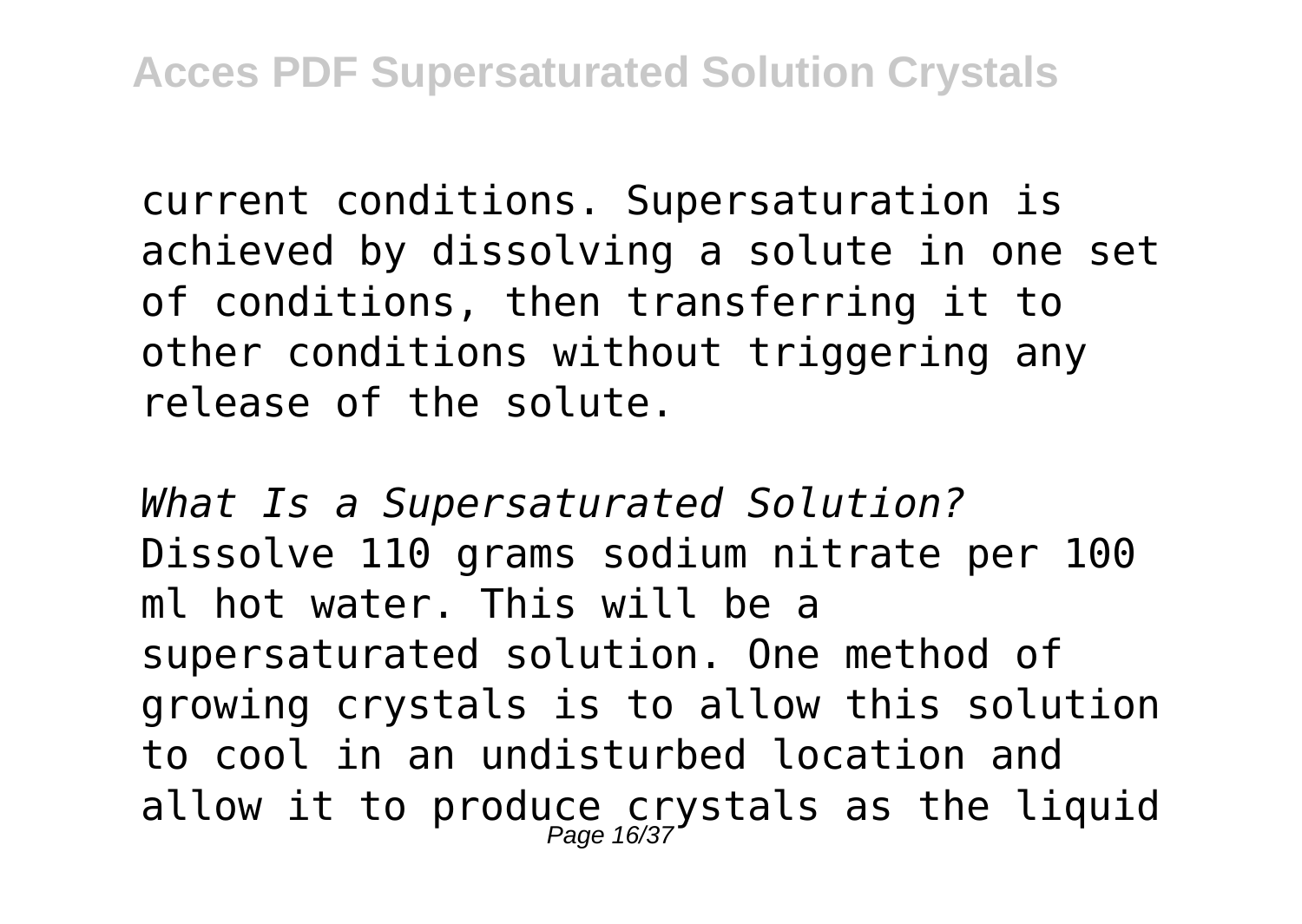evaporates.

*How To Grow Sodium Nitrate Crystals - ThoughtCo*

A supersaturated solution will produce crystals quickly (often over the course of a couple of hours). A saturated solution may require days or weeks to produce a crystal. Let your crystal grow in an undisturbed location. You may wish to cover the solution with a coffee filter or paper towel to keep dust or whatever from contaminating the solution.<br> $P_{\text{edge 17/37}}$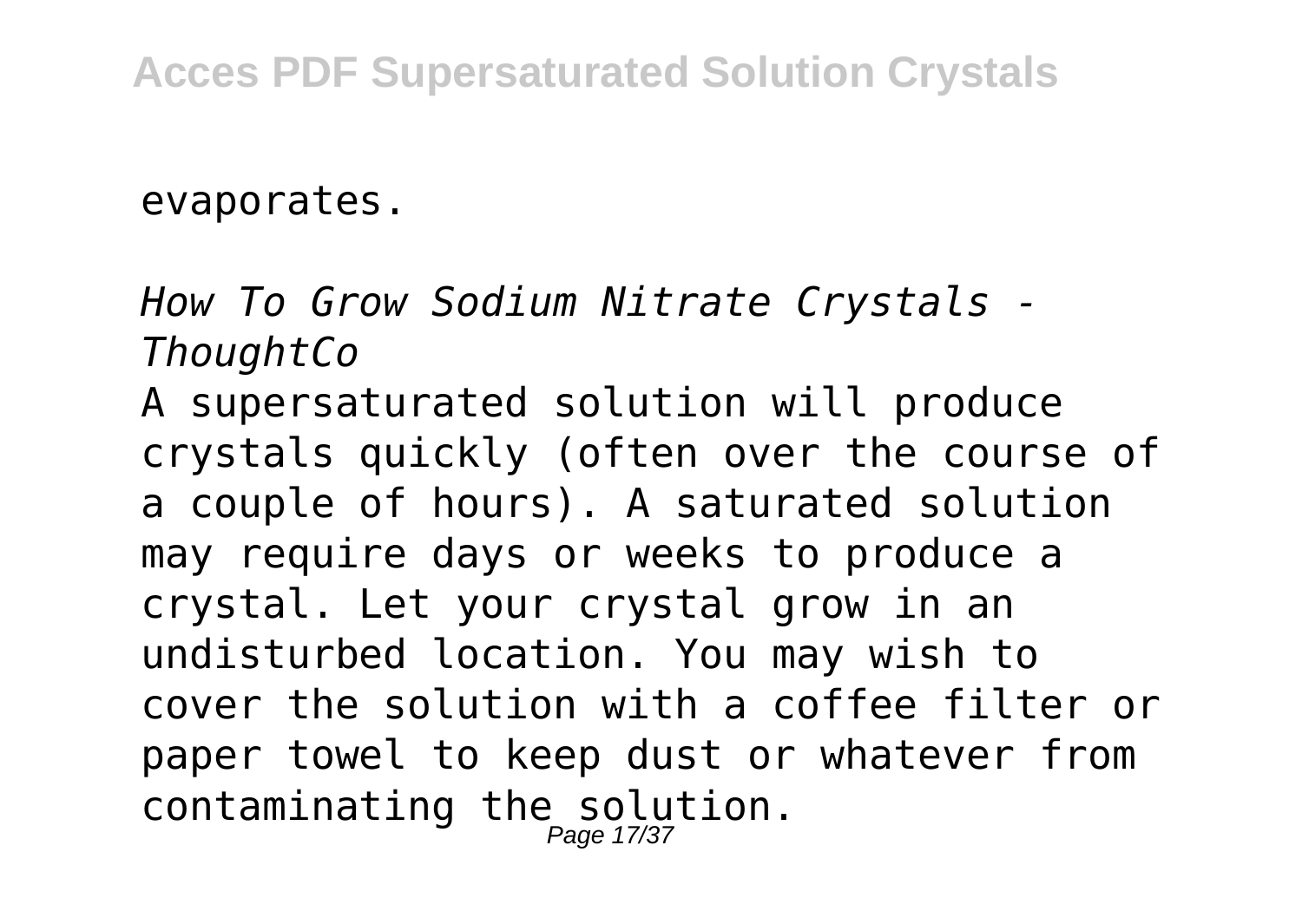*Grow Your Own Seed Crystal: Instructions* Any additional lemonade crystals will not dissolve but settle at the bottom because the water is already holding as much as it possibly can. A supersaturated solution, on the other hand, is when the excess of solute is dissolved in the solvent as a result of changes in temperature, pressure or other conditions. At room temperature, a saturated solution keeps the maximum possible amount of solute, and the rest becomes excess.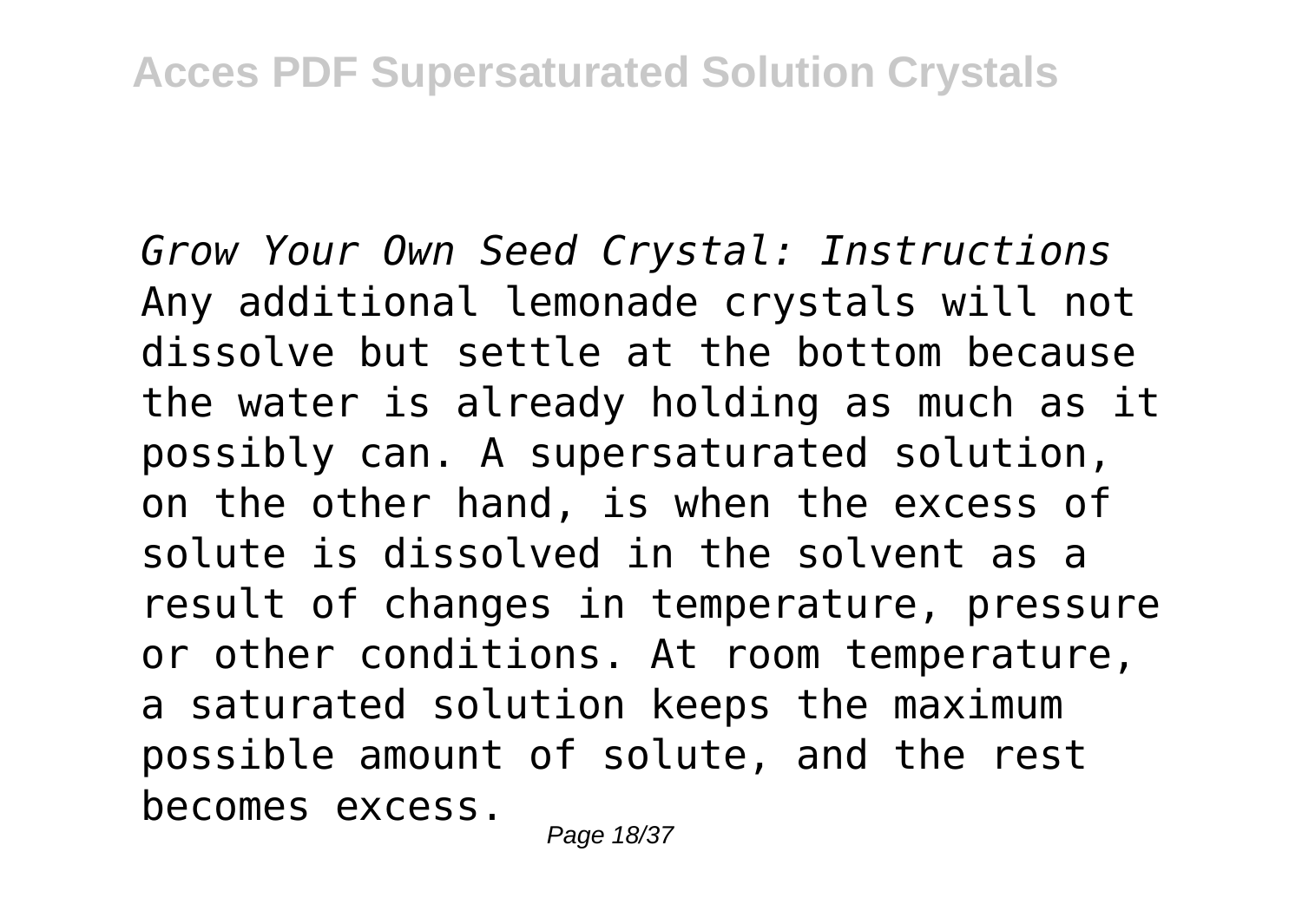*Super Saturated Solutions :0 Rapid Crystallization (Supersaturated Solution Demo) Supersaturated Solution Supersaturated Solution Supersaturated Solution Unsaturated, Saturated and Supersaturated Solutions Supersaturated Solution Demo Hot Ice (HD) Crystals (Sodium Acetate)* Crystallization of supersaturated sodium thiosulfate *Supersaturated Sodium Acetate Solution* Page 19/37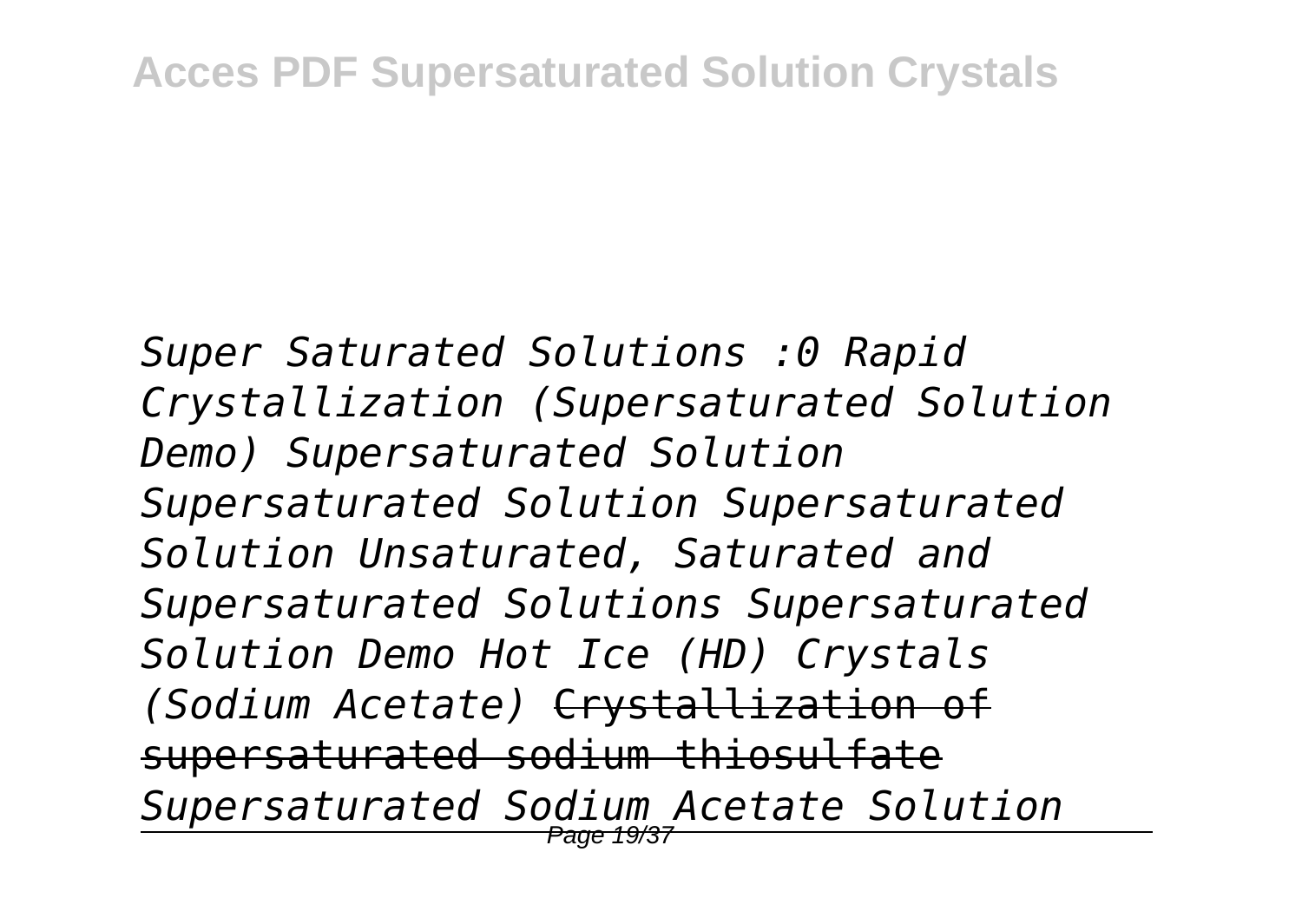What Does Supersaturated Mean? : Chemistry Questions

A Supersaturated SolutionHow To Make Your Own Sugar Crystals *Fast Growing Crystals in Sodium Acetate* Grow Crystals From Sugar (Crystal Candy) DIY MASTER EP 5: GROWING DIY CRYSTALS How to Make Bismuth Crystals *How to Make Rock Candy (No Bake Recipe) from Cookies Cupcakes and Cardio hot ice (sodium acetate) beautiful science experiment* Sugar Crystal Procedure How to grow beautiful crystals of salt - do your chemical experiment!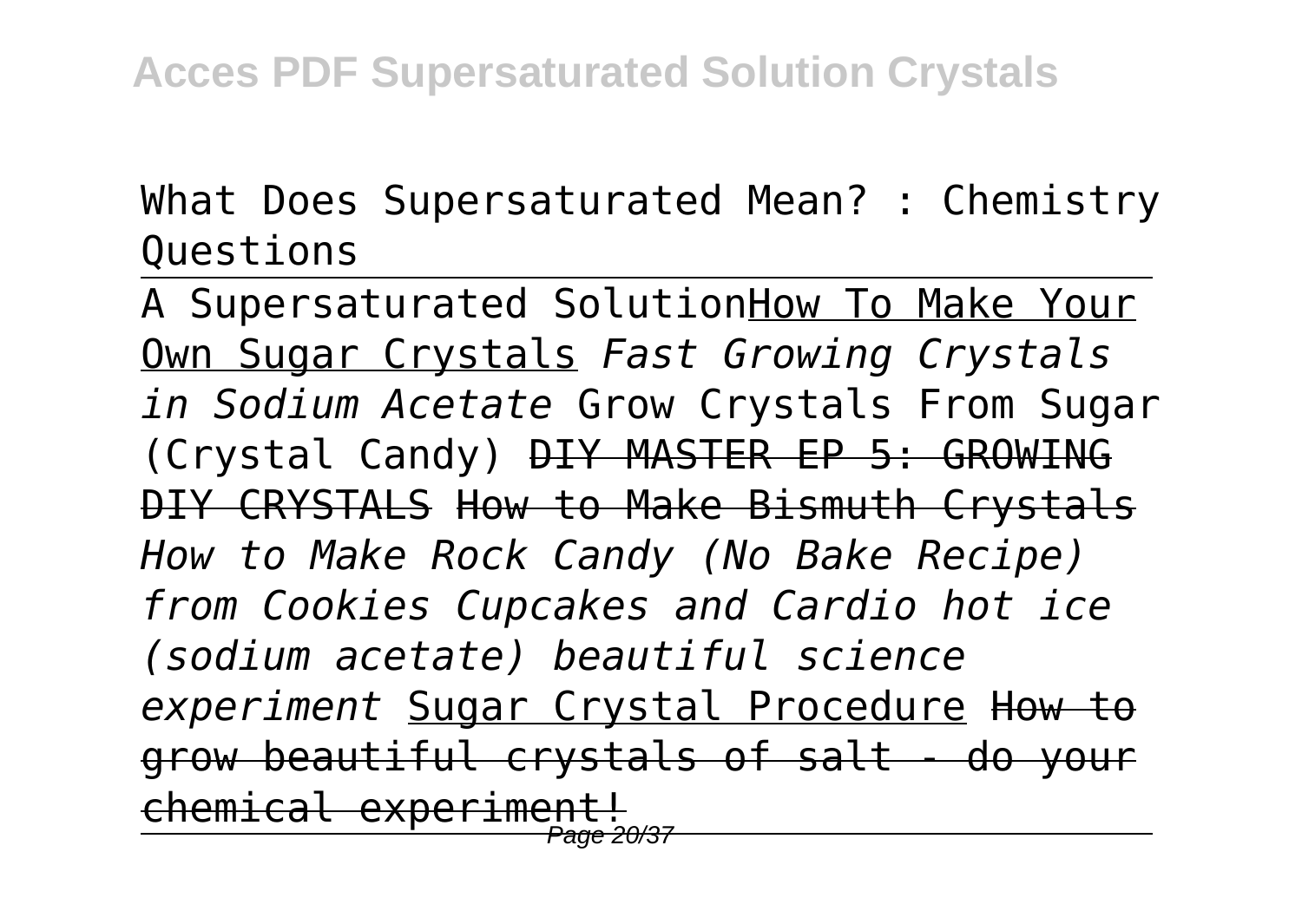Fun with Sodium AcetateRock Candy Recipe - Crystallization of Sugar - The Sci Guys: Science at Home **Sodium Acetate Crystals: Supersaturated Solution How to grow Alum crystals! - Huge alum crystals diy in supersaturated solution.** *How to Make Borax Crystals* Crystallization | #aumsum #kids #science #education #children Copper sulphate crystallization | Crystallisation | Chemistry Crystallization of Salt from Super Saturated Solution Solubility Curves - Saturated, Unsaturated, Supersaturated Solutions *Supersaturated Solution Crystals* Page 21/37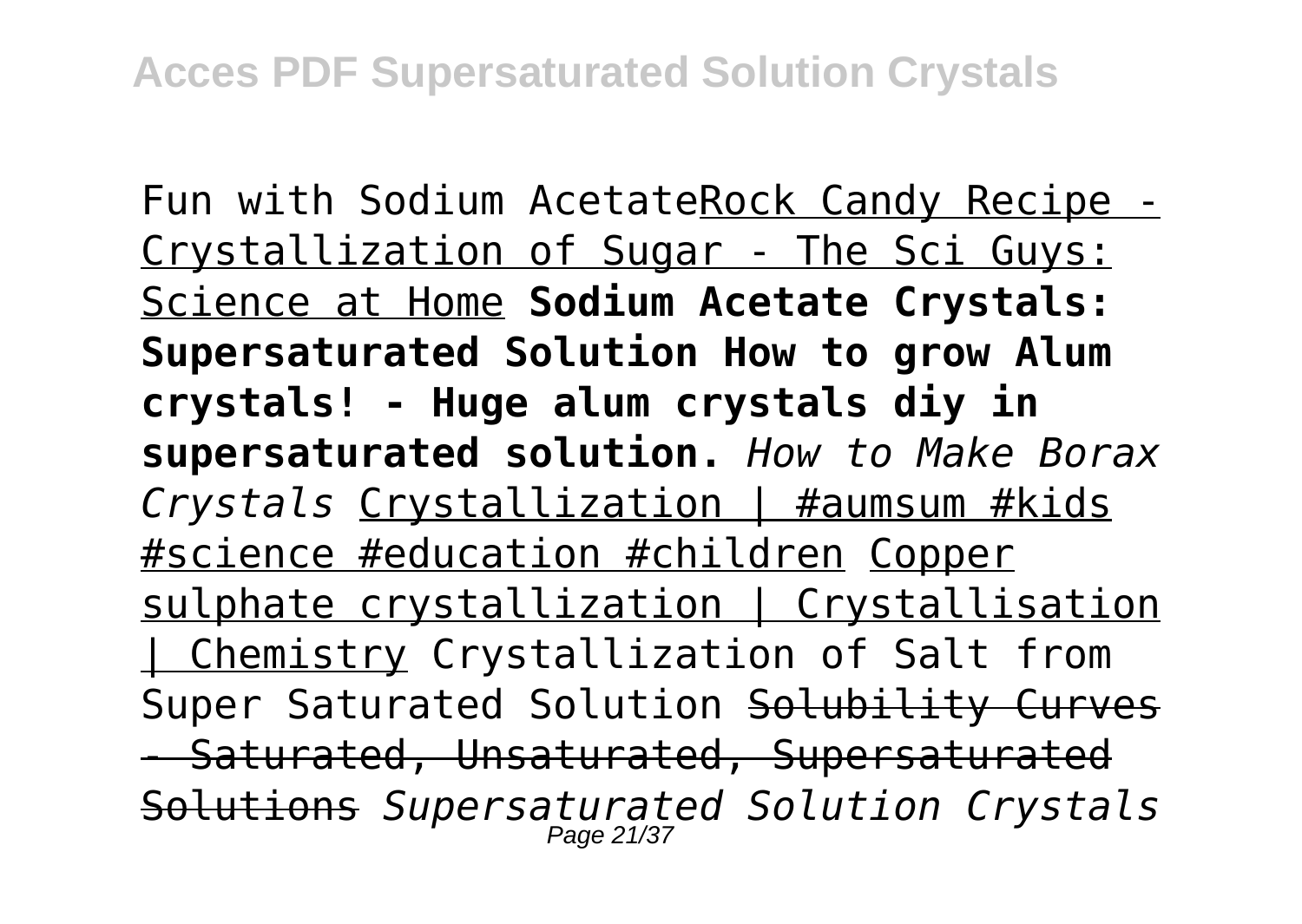As it cools back to room temperature, no crystals appear in the solution, even though the solubility of sodium acetate is lower at room temperature. A supersaturated solution is a solution that contains more than the maximum amount of solute that is capable of being dissolved at a given temperature. The recrystallization of the excess dissolved solute in a supersaturated solution can be initiated by the addition of a tiny crystal of solute, called a seed crystal.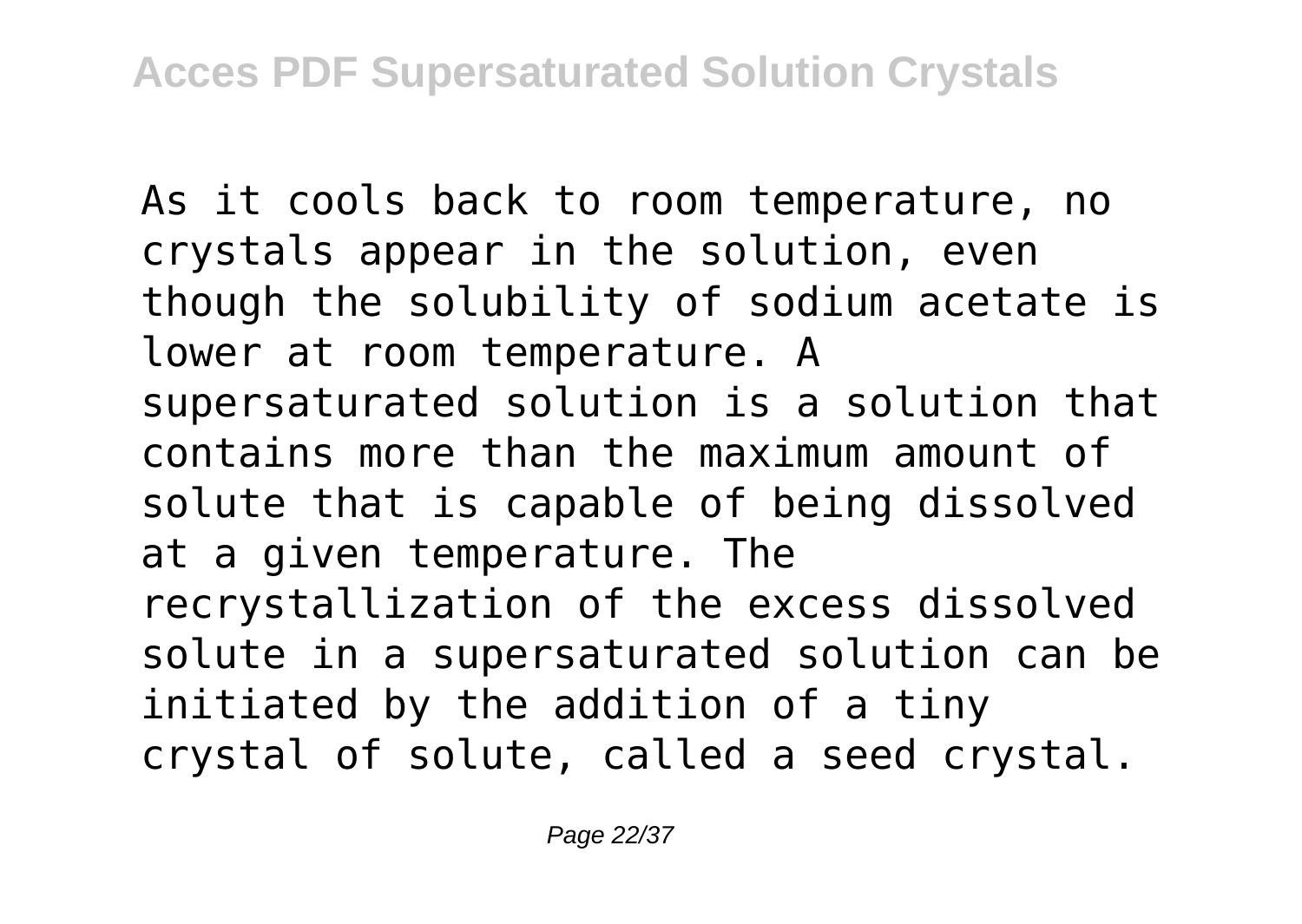*Supersaturated Solutions | Chemistry for Non-Majors*

A supersaturated solution is a solution that contains more than the average solvent that can be dissolved at a given temperature. The recrystallization of the excess dissolved solvent in a supersaturated solution can be started by inserting a tiny solute crystal, called a seed crystal.

*Supersaturated Solution - Definition, Examples ...* Page 23/37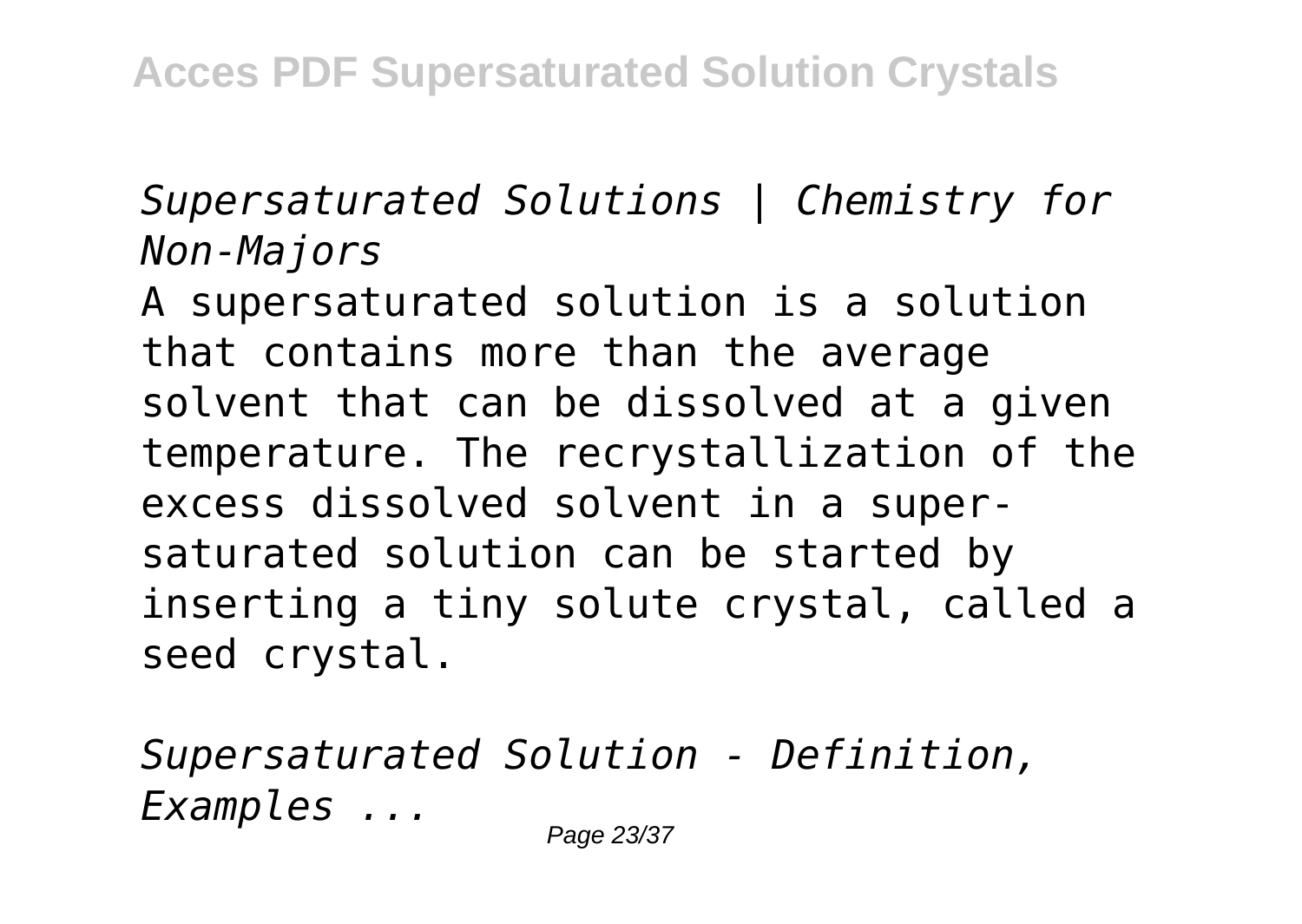In a supersaturated solution, both cations and anions are in constant motion and move in and out of the influence scopes of other ions or molecules. Ions with opposite electrically charges are attracted to form clusters. The cluster is not a stable stage until it grows large enough to become a crystallite.

*Supersaturated Solution - an overview | ScienceDirect Topics* After the crystals have settled and the temperature has returned to 25°C, the Page 24/37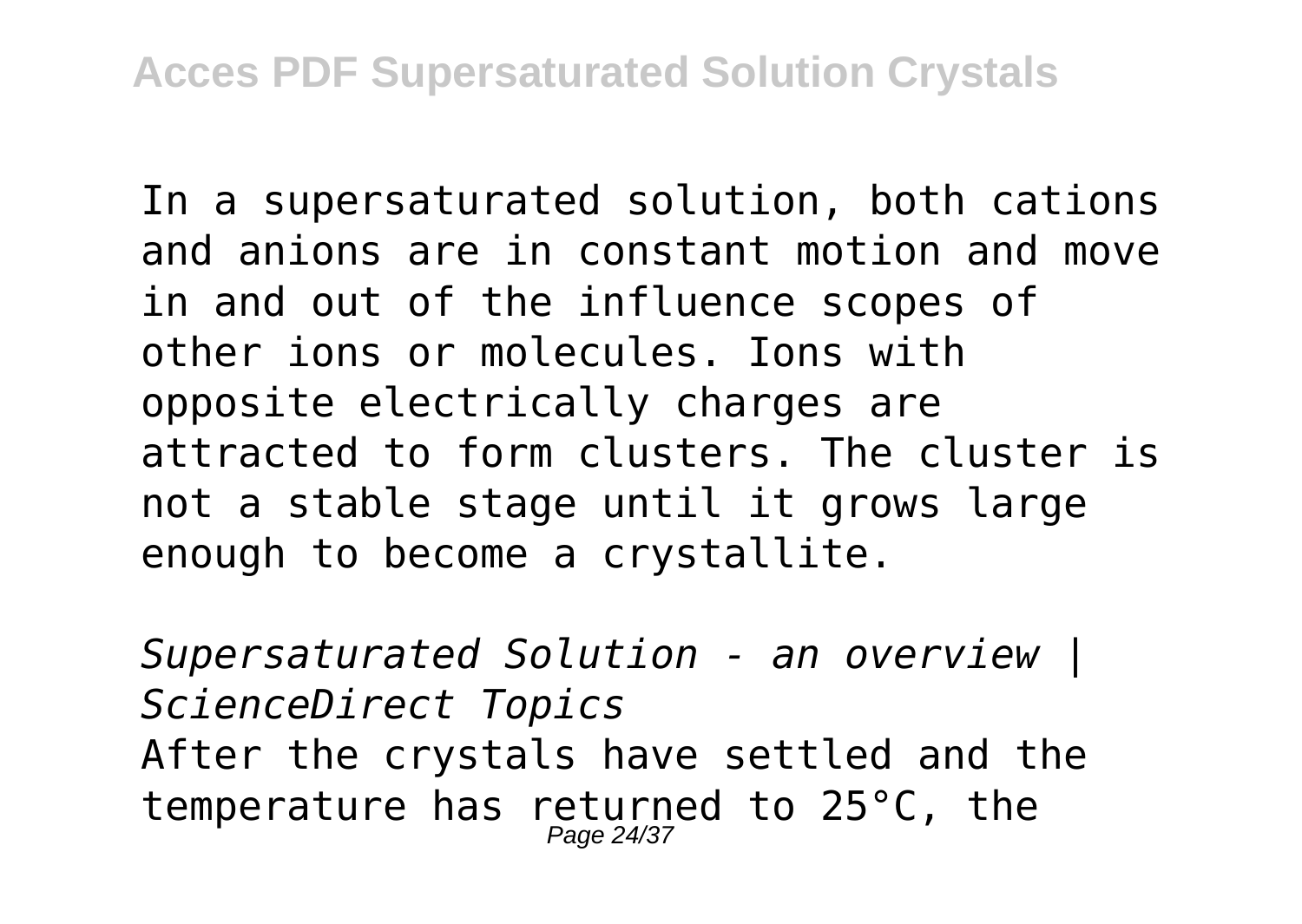solution above the crystals is a saturated solution—it contains 50 g Na 2 S 2 O 3. Another example of crystallizing salt out of a supersaturated solution can be seen in the following video.

*10.16: Saturated and Supersaturated Solutions - Chemistry ...* How it works: Sodium acetate can dissolve in water in great quantities at high temperature, and if you let the solution cool carefully to around room temperature, you have a clear supersaturated solution. Page 25/37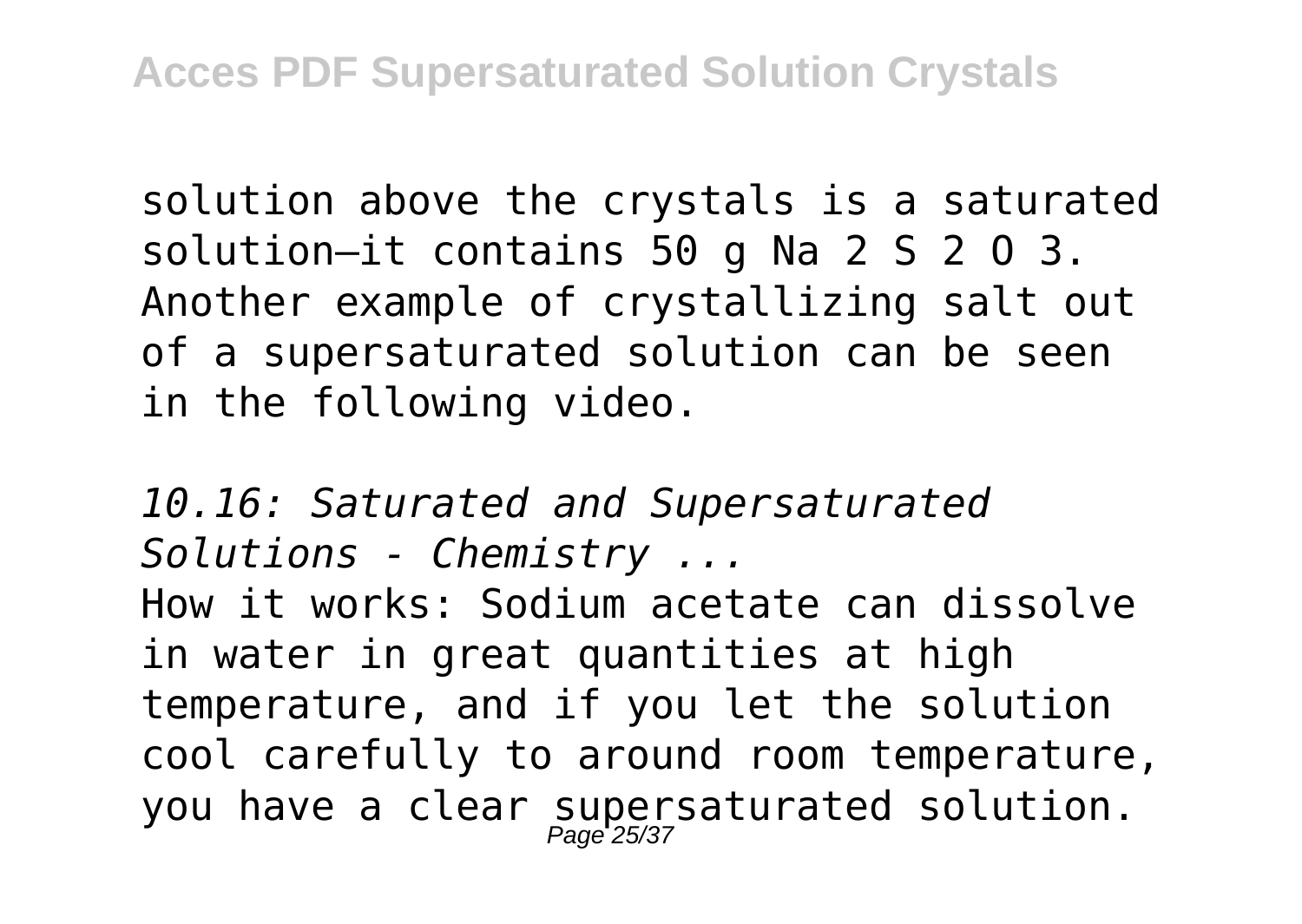Disturbing this unstable equilibrium by dropping a small crystal of sodium acetate into the solution makes the whole thing solidify; the sodium acetate crystals growing radially outwards from the impact point of the seeding crystal.

*Supersaturation and Crystallization | Harvard Natural ...*

Supersaturation is the driving force for crystallization and is a prerequisite before a solid phase will appear in a saturated solution. Figure 1. shows the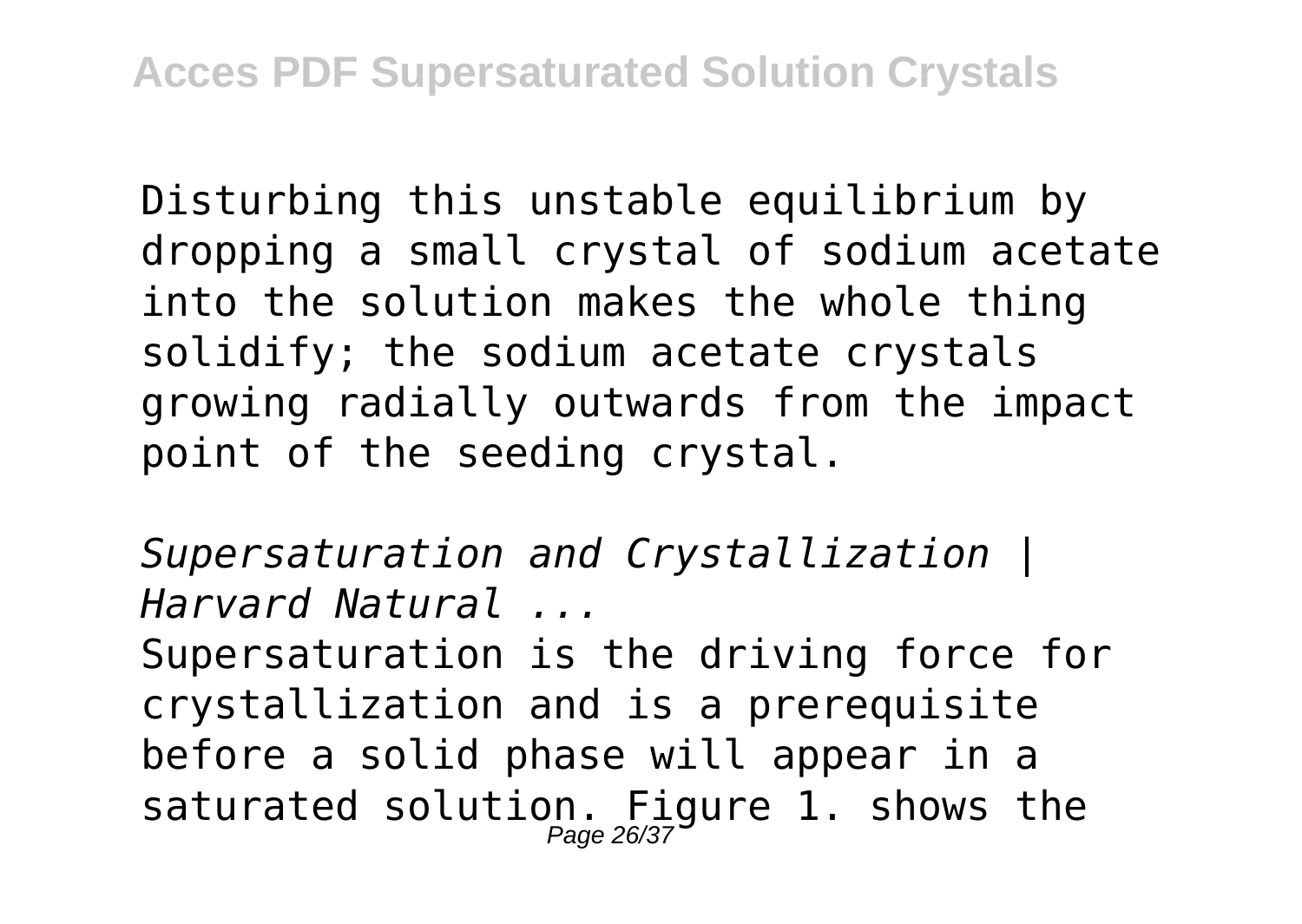situation for a cooling crystallization. At point 1 the system is under saturated and the concentration of dissolved solute is below the solubility curve defined by Eq 3.

*Supersaturation - an overview | ScienceDirect Topics* If it doesn't, we have a supersaturated solution. This is an unstable situation. A piece of dust or a small crystal of the solute, a seed crystal, provides a template for crystallization of the excess Page 27/37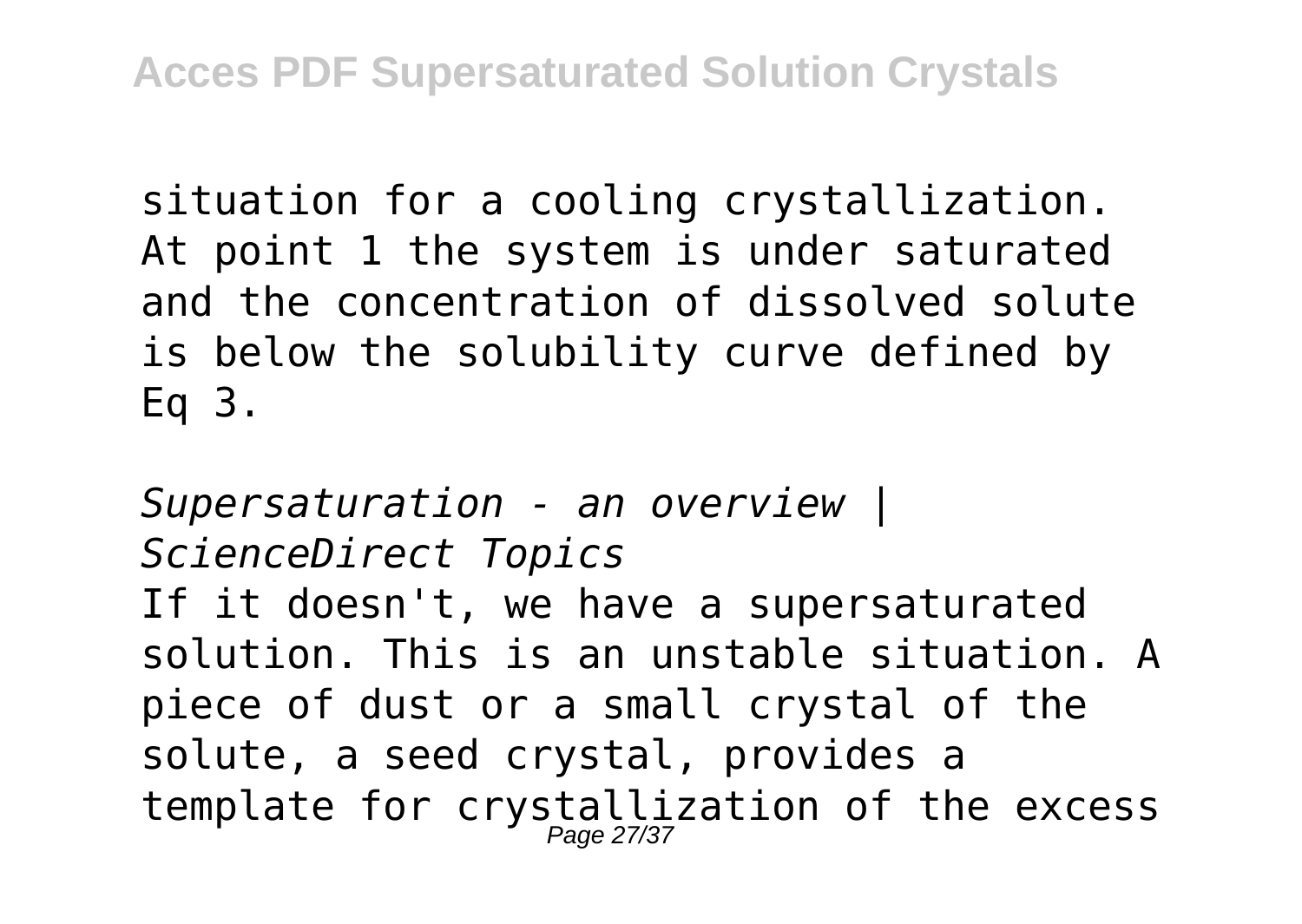solute. The excess solute starts to form crystals on the nuclei. Once crystals start to form, their surface area increases as they grow.

*Saturated and Supersaturated Solutions - Chemistry | Socratic* When the temperature of the solution is subsequently lowered it briefly becomes supersaturated and then the compound crystallizes out until chemical equilibrium at the lower temperature is achieved. Impurities remain in the<br>Page 28/37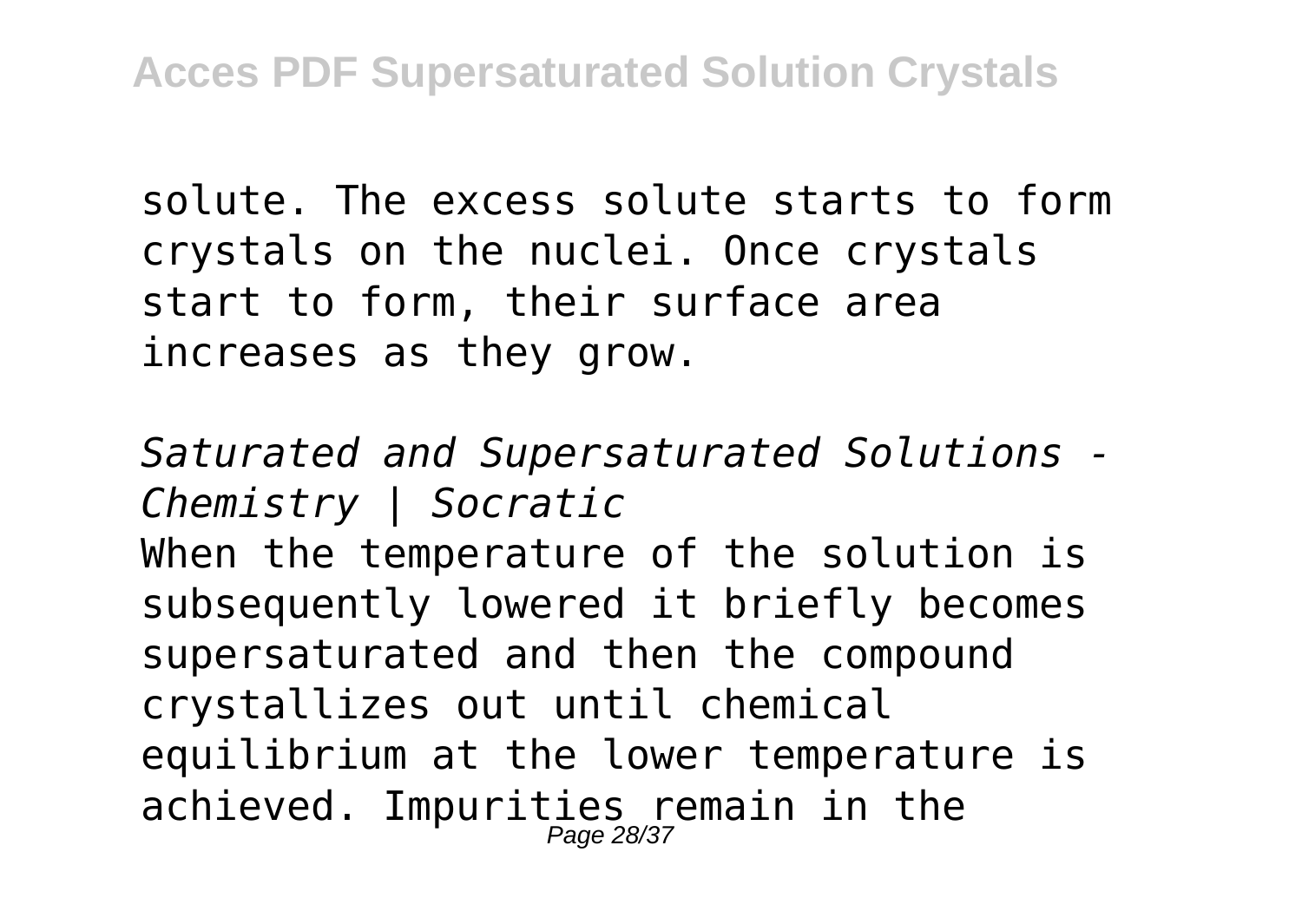supernatant liquid. In some cases crystals do not form quickly and the solution remains supersaturated after cooling.

*Supersaturation - Wikipedia* Your supersaturated Kool-Aid would have been "super sweet!" When you pour the solution onto an additional crystal, the new crystal acts as a nesting site for one crystal deposited from the solution and all of the other salt crystals fall out instantly. The process of crystallization gives off heat. It's said to be<br>Page 29/37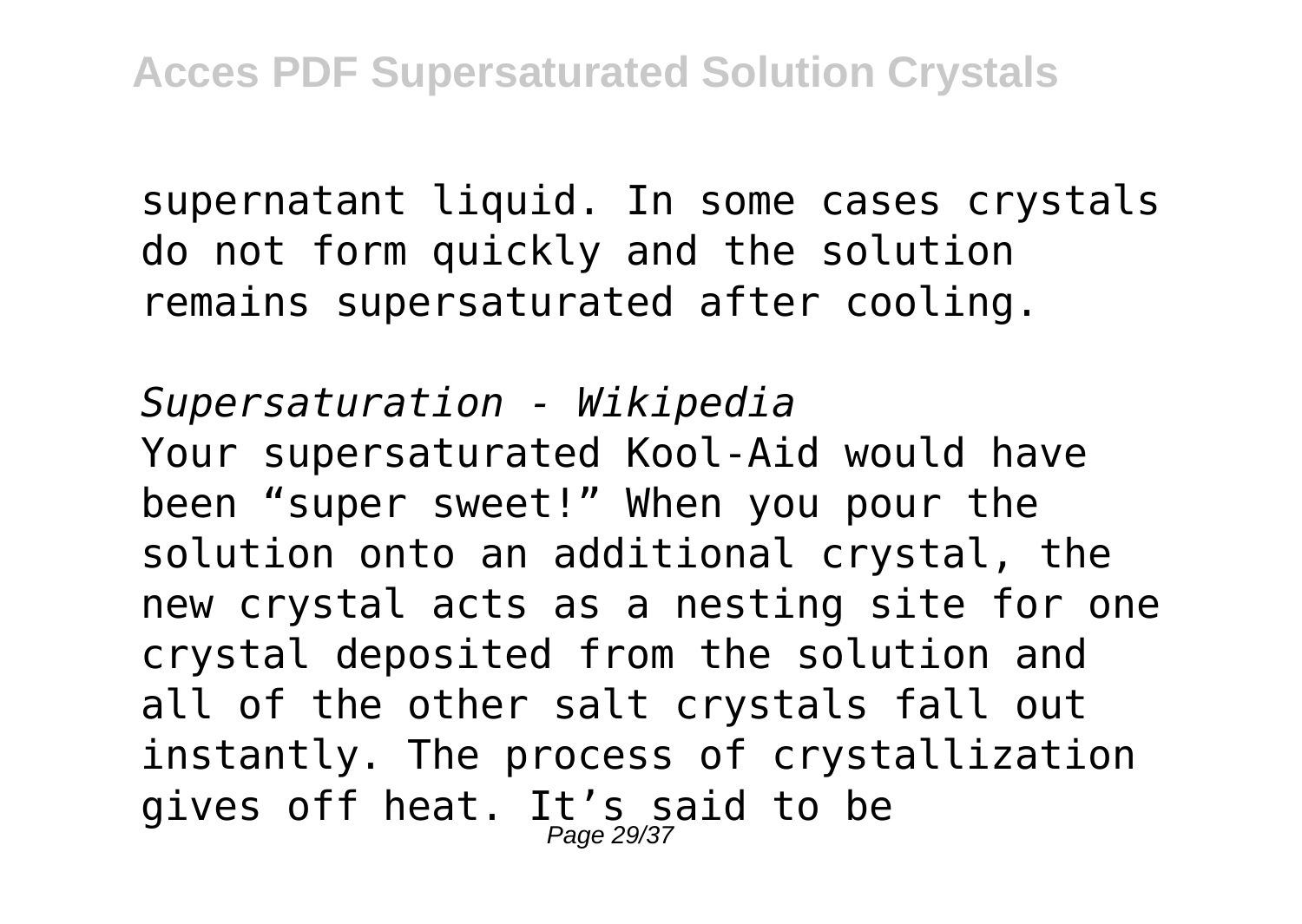exothermic.

*Supersaturated Solution - Instant Hot Ice | Experiments ...* The formation of a supersaturated solution does not guarantee crystal formation, and often a seed crystal or scratching the glass is required to form nucleation sites. A typical laboratory technique for crystal formation is to dissolve the solid in a solution in which it is partially soluble, usually at high temperatures to obtain supersaturation. Page 30/37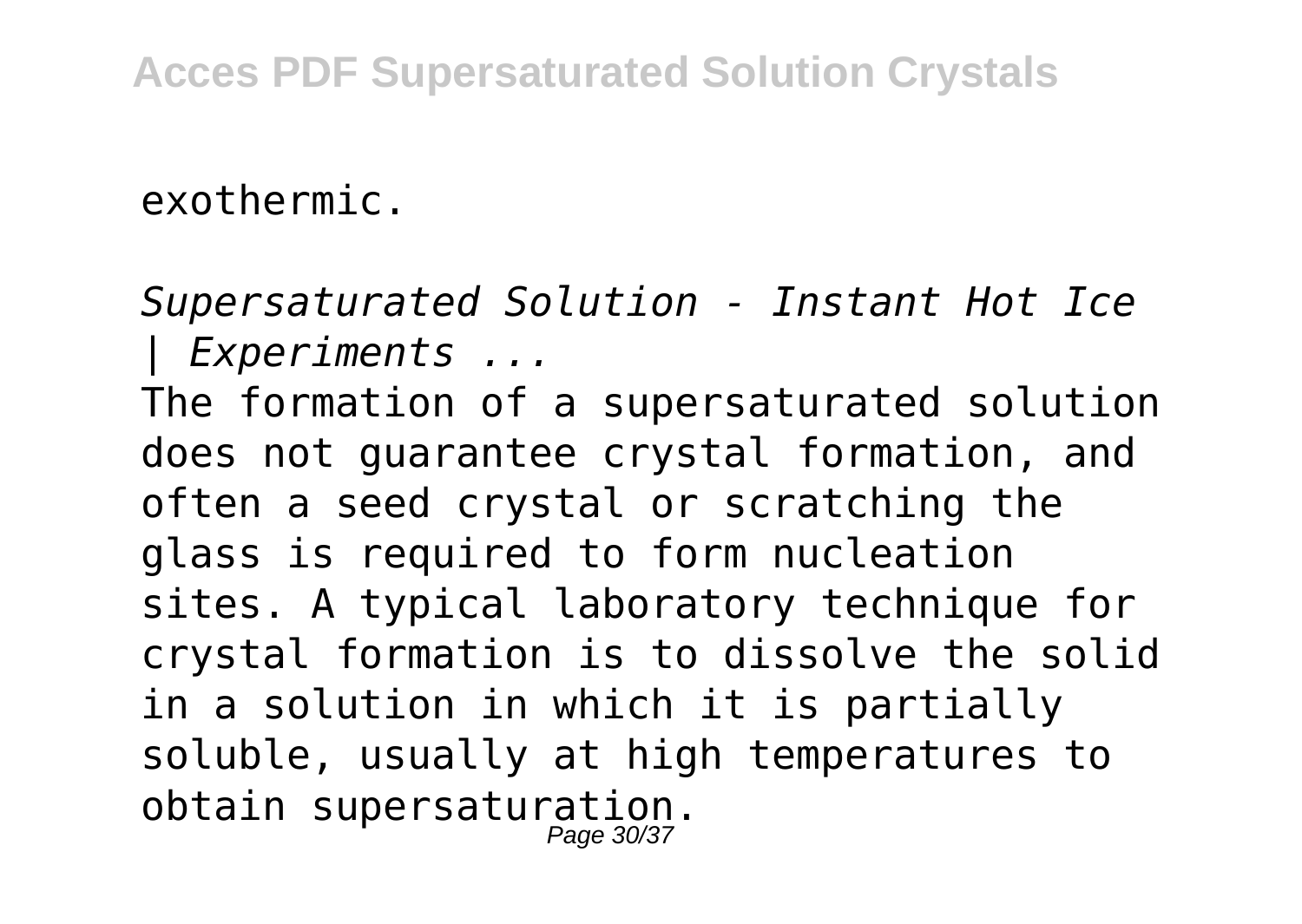*Crystallization - Wikipedia* Basically what Dr. Ted explained was that he created a super saturated solution by boiling water with more salt than the water can actually dissolve while th...

*Super Saturated Solutions :0 - YouTube* Supersaturated solutions of sodium acetate trihydrate are extremely sensitive to the presence of even microscopic crystals of the substance. It is not unusual to have solutions spontaneously crystallize in a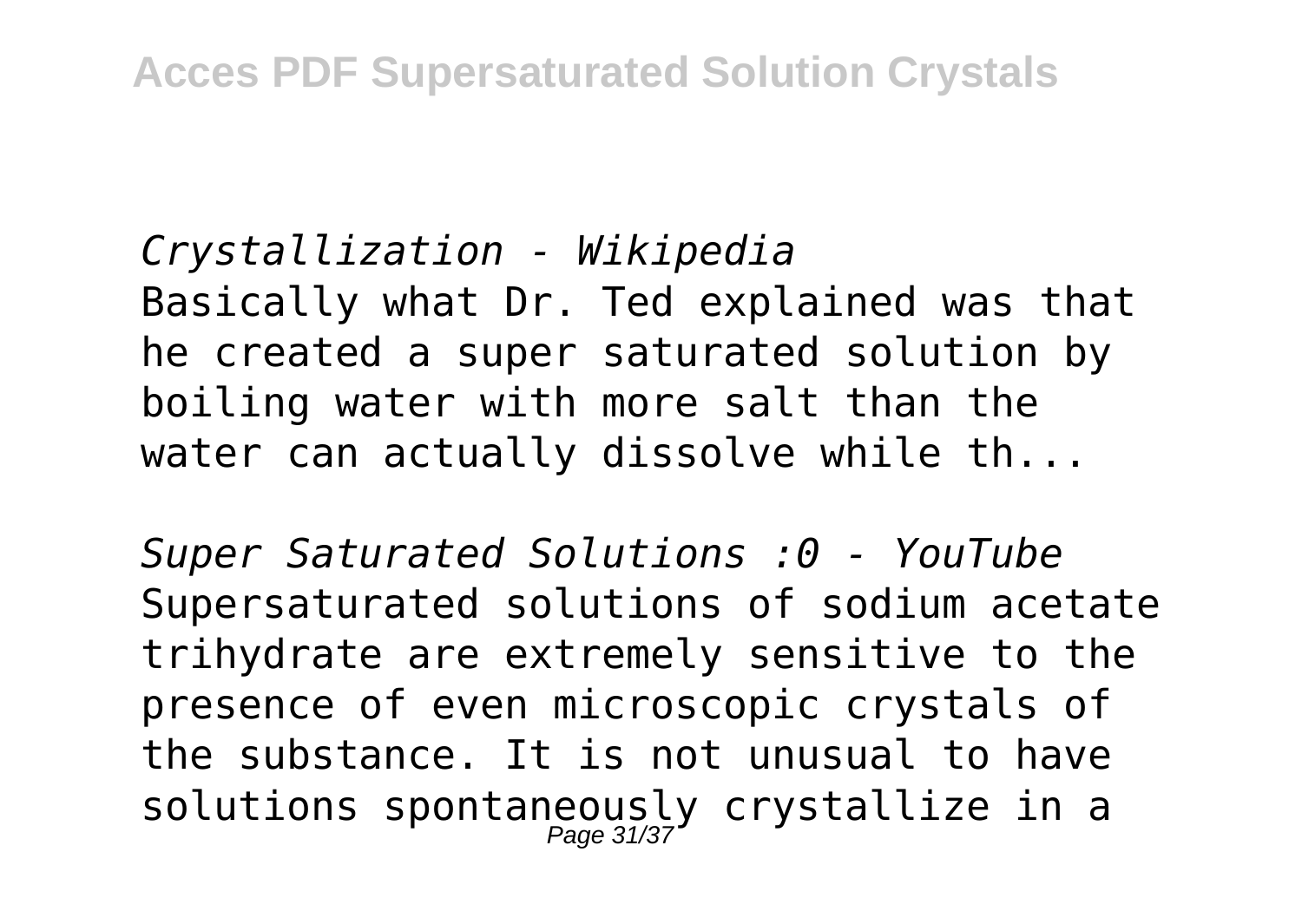place where sodium acetate trihydrate has been previously handled.

*How to Demonstrate a Supersaturated Solution - Instructables* Stirred the solution with a dry twig picked off the ground, inactive. The drops on the leaves all slowly evaporated, giving the 7-atom salt. Finally, made some of the drops and the original...

*On Supersaturated Solutions | Nature* Such a solution is said to be Page 32/37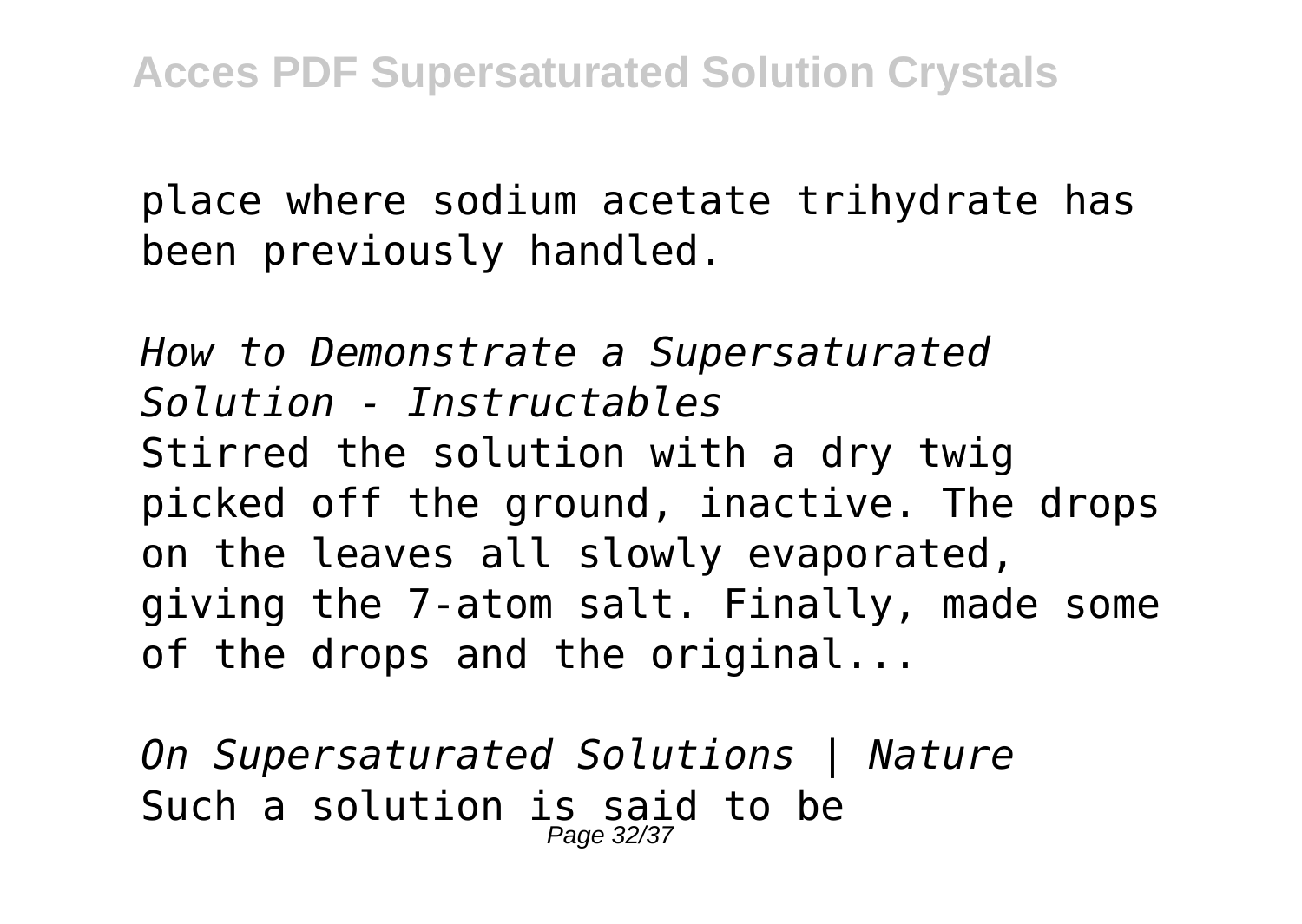supersaturated. The explanation of supersaturation is probably to be found in the fact that the submicroscopic crystals that would normally be the first to deposit have a higher solubility and the crystallization process cannot get started.

*Supersaturated Solutions - Chemistry LibreTexts*

A supersaturated solution is a solution with more dissolved solute than the solvent would normally dissolve in its Page 33/37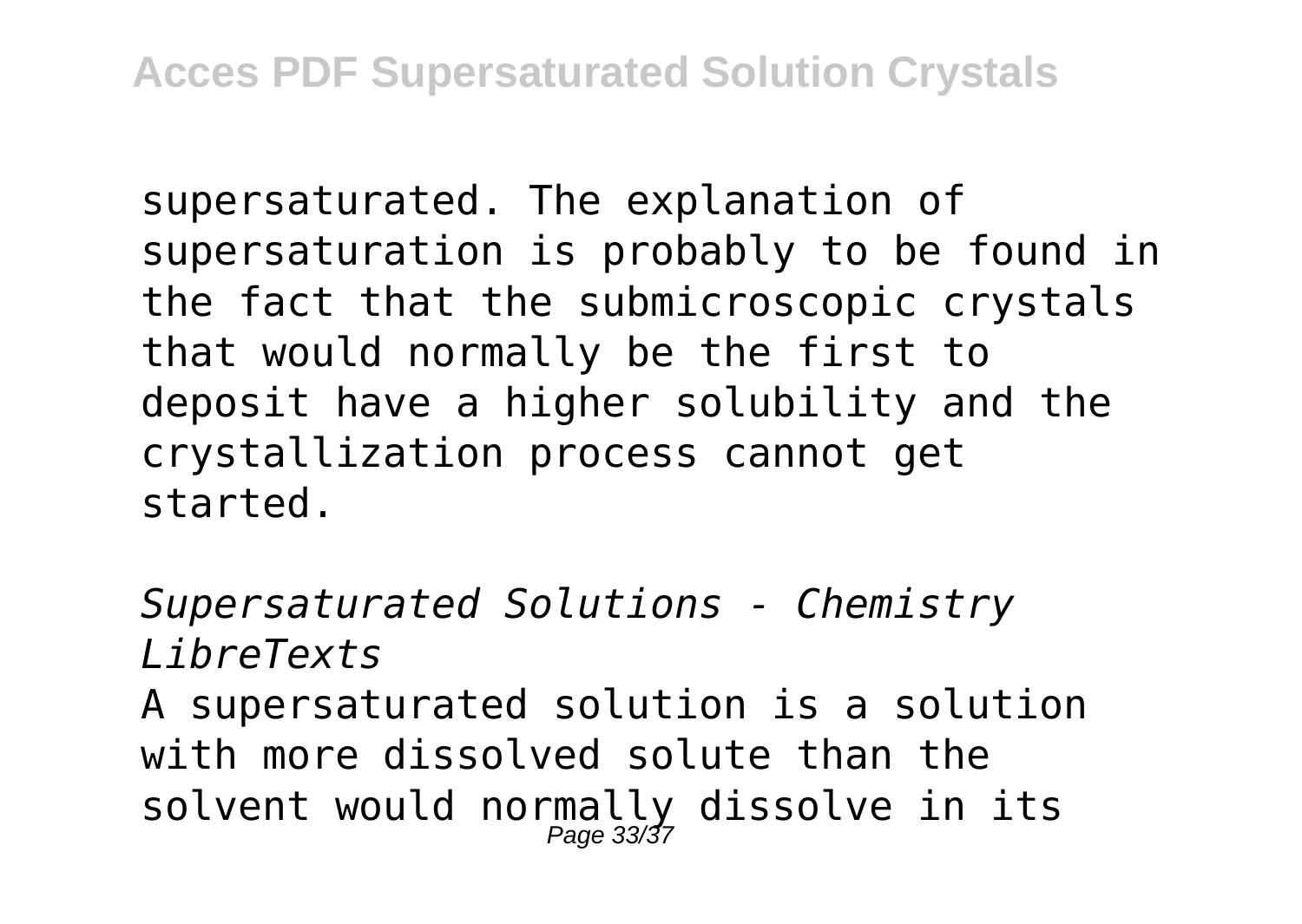current conditions. Supersaturation is achieved by dissolving a solute in one set of conditions, then transferring it to other conditions without triggering any release of the solute.

*What Is a Supersaturated Solution?* Dissolve 110 grams sodium nitrate per 100 ml hot water. This will be a supersaturated solution. One method of growing crystals is to allow this solution to cool in an undisturbed location and allow it to produce crystals as the liquid<br>Page 34/37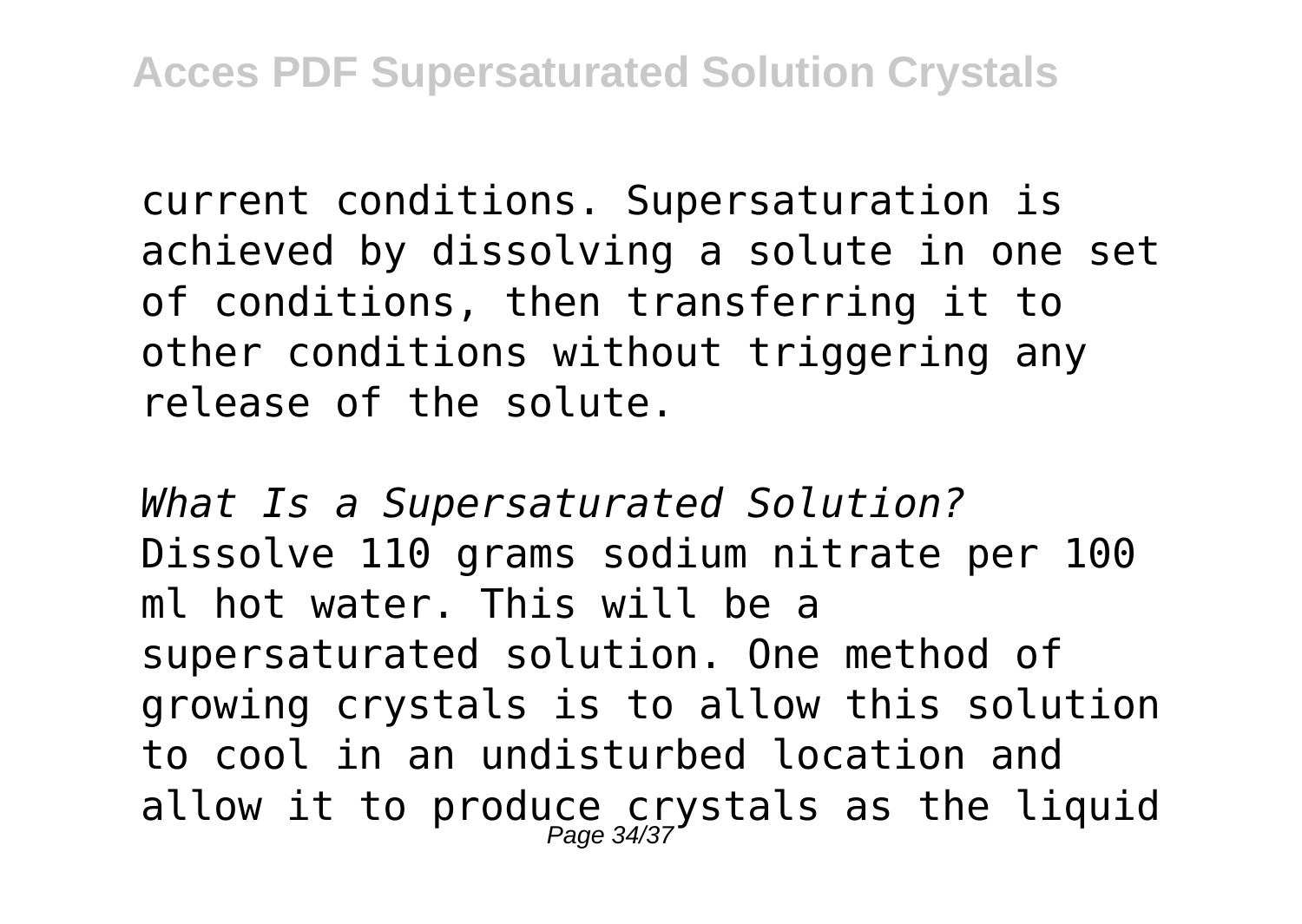evaporates.

*How To Grow Sodium Nitrate Crystals - ThoughtCo*

A supersaturated solution will produce crystals quickly (often over the course of a couple of hours). A saturated solution may require days or weeks to produce a crystal. Let your crystal grow in an undisturbed location. You may wish to cover the solution with a coffee filter or paper towel to keep dust or whatever from contaminating the solution.<br>Page 35/37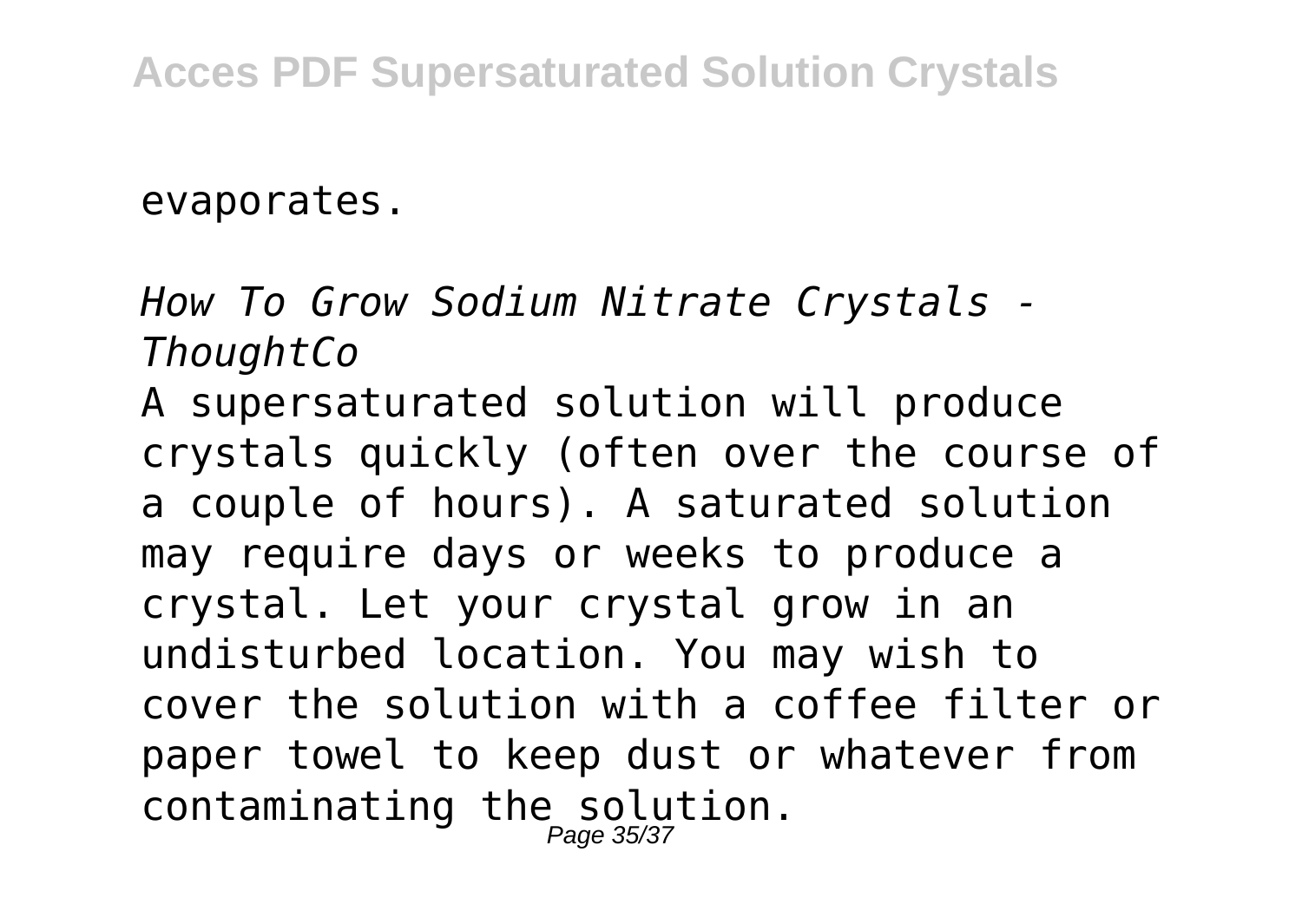*Grow Your Own Seed Crystal: Instructions* Any additional lemonade crystals will not dissolve but settle at the bottom because the water is already holding as much as it possibly can. A supersaturated solution, on the other hand, is when the excess of solute is dissolved in the solvent as a result of changes in temperature, pressure or other conditions. At room temperature, a saturated solution keeps the maximum possible amount of solute, and the rest becomes excess.